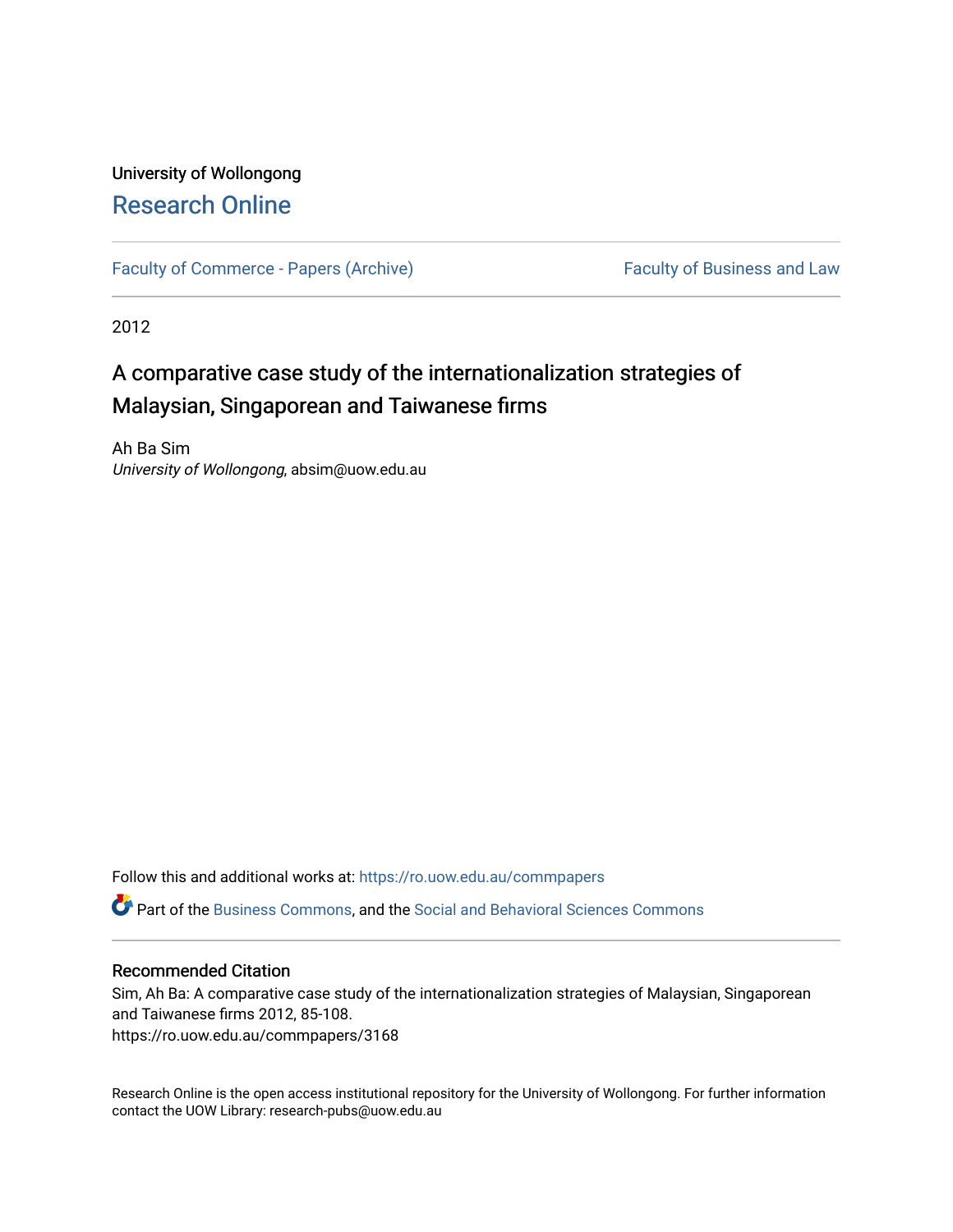# A comparative case study of the internationalization strategies of Malaysian, Singaporean and Taiwanese firms

#### Abstract

Comparative empirical research on the internationalization strategies of Asian multinational enterprises (MNEs) from countries at different levels of development is lacking. This paper examines and analyzes the internationalization characteristics and strategies of MNEs from three Asian countries at two different levels of development. Primary data from matched sample firms from Malaysia (a fast developing economy) and Singapore and Taiwan (representing newly industrialized economies) in the textile and electronics industries are used for this study. The findings indicate some differences among the Malaysian, Singaporean and Taiwanese MNEs. These differences and their implications are examined. The empirical findings, particularly the contextual aspects of internationalization, and propositions for further research are discussed.

#### Keywords

internationalization, strategies, malaysian, singaporean, taiwanese, case, firms, comparative, study

#### **Disciplines**

Business | Social and Behavioral Sciences

#### Publication Details

Sim, A. (2012). A comparative case study of the internationalization strategies of Malaysian, Singaporean and Taiwanese firms. Journal of Asian Business, 24 (3), 85-108.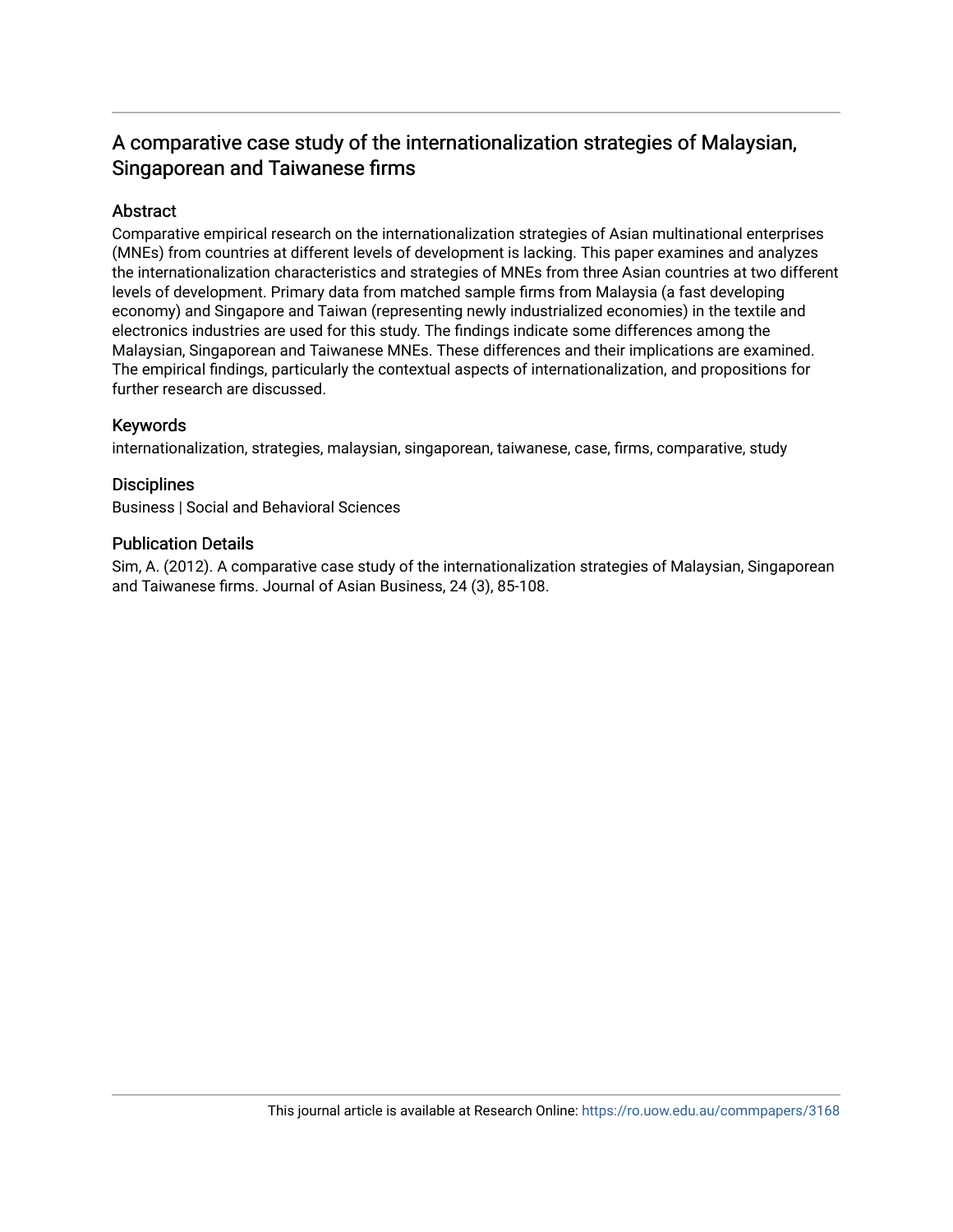#### **A Comparative Case Study of the Internationalization Strategies of**

#### **Malaysian, Singaporean and Taiwanese Firms**

**By** 

### **Dr. A. B. Sim School of Management and Marketing Faculty of Commerce, University of Wollongong Wollongong, NSW 2522, Australia**

#### **Abstract**

*Comparative empirical research on the internationalization strategies of Asian multinational enterprises (MNEs) from countries at different levels of development is lacking. This paper examines and analyzes the internationalization characteristics and strategies of MNEs from three Asian countries at two different levels of development. Primary data from matched sample firms from Malaysia (a fast developing economy) and Singapore and Taiwan (representing newly industrialized economies) in the textile and electronics industries are used for this study. The findings indicate some differences among the Malaysian, Singaporean and Taiwanese MNEs. These differences and their implications are examined. The empirical findings, particularly the contextual aspects of internationalization, and propositions for further research are discussed .* 

**Key words**: Internationalization strategies, Malaysian, Singaporean and Taiwanese firms

#### **Introduction**

Multinational enterprises (MNEs) have emerged from developing economies to challenge the dominance of MNEs from the advanced countries. The phenomenal growth of East Asia in the late 1980s and early 1990s included the emergence of MNEs from countries such as Korea,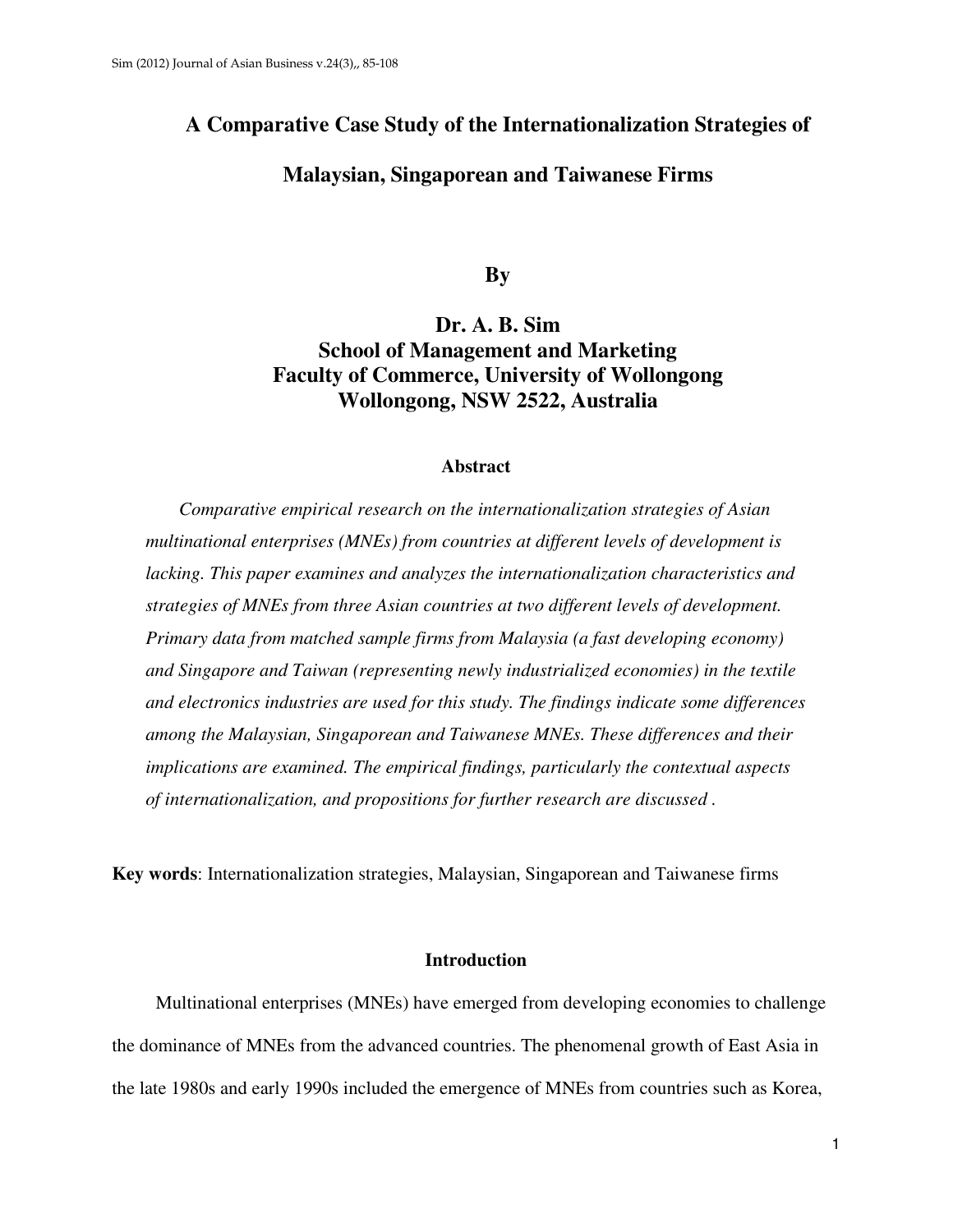Taiwan and Singapore. Researchers' interest in Asian MNEs has been increasing (e.g., Yeung 1997; Pangarkar 1998; Mathews 2006; Luo and Tung 2007). Recently greater attention has been given to foreign direct investment (FDI) and MNEs from other emerging economies such as Brazil, Russia, India and China (UNCTAD 2005). For example, considerable attention has been given to FDI from China (Buckley et al. 2007; Warner et al. 2004).

While the literature on MNEs from Asia and other emerging countries has grown considerably, a consensus on the explanations for their success has not been reached. Luo & Tung (2007) advocate a springboard perspective to explain the unique features of MNEs from emerging markets which include using international expansion to quickly acquire strategic resources and to reduce their institutional and market constraints at home. Similarly, Buckley et al. (2007) point out that amendments to the general theory of the MNE are required to explain Chinese overseas FDI. Hennart (2009) highlights the need to include the role of complementary local assets in internationalization theories.

Further research is required to fully understand the behavior and dynamics of MNEs from Asia and other developing economies. Luo & Tung (2007) suggest that research be conducted on what emerging market MNEs can learn from the NIE MNEs, implying that these two types of MNEs may be different. In fact, comparative research on internationalization strategies among Asian MNEs (particularly from emerging economies) is limited. Hence, further empirical research comparing MNEs from different Asian countries, particularly at different levels of development, will be instructive and fill an empirical gap.

This paper presents comparative empirical research and examines the internationalization characteristics and strategies of Asian MNEs from Malaysia, a rapidly developing country, and Singapore and Taiwan, which are categorized as newly industrialized economies in this paper.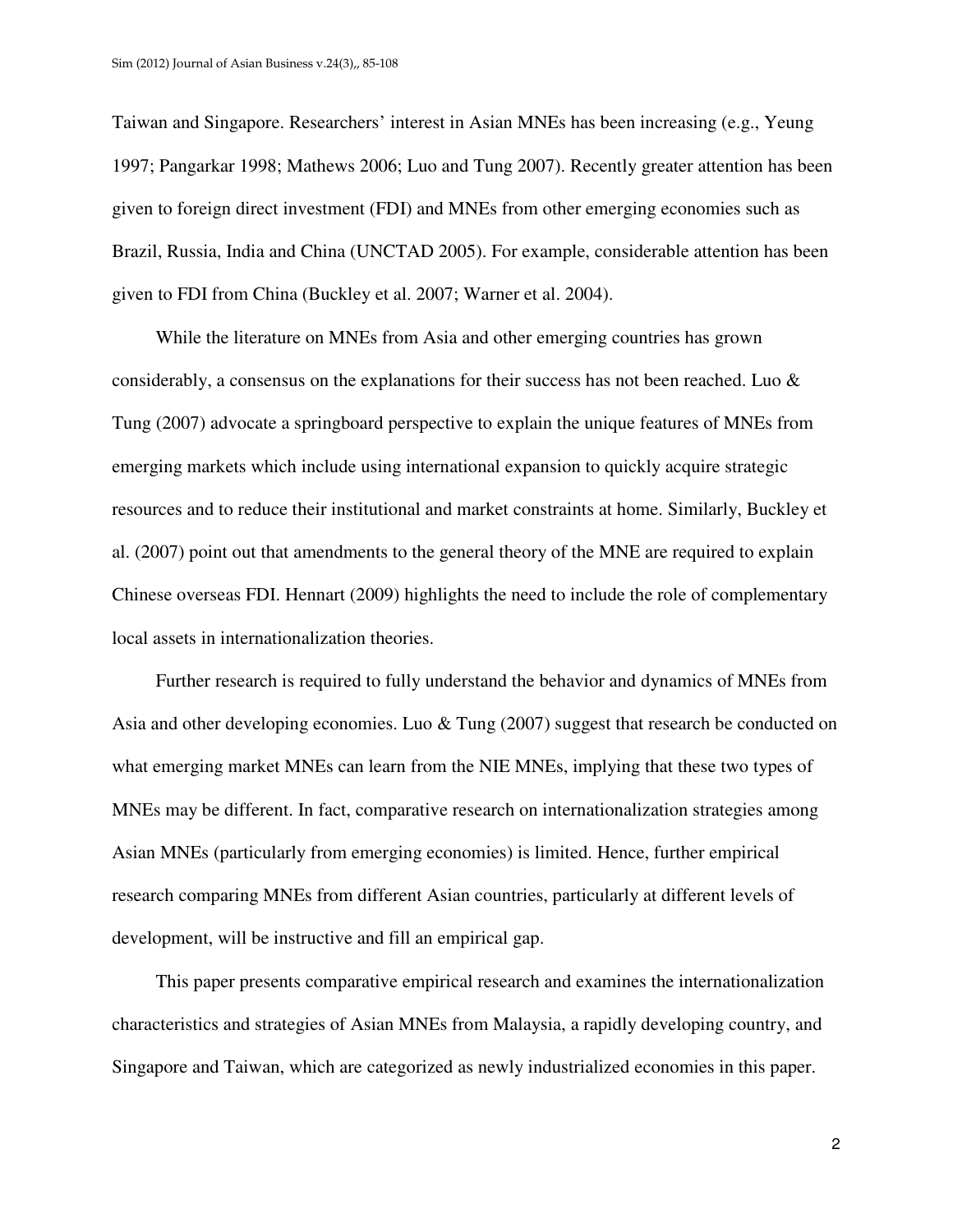Empirical data of six matched case studies are presented and used to analyze internationalization characteristics and strategies. The findings will be discussed in relation to other MNEs in general. The next section covers the theoretical foundations of MNEs and their relevance to Asian MNEs. This is followed by the research methodology, findings, discussion and implications for further research.

#### **Literature Review**

The eclectic paradigm (Dunning 1988) has been widely used to explain the international expansion of firms. Dunning states that the extent and pattern of international production is determined by the configuration of three sets of advantages: a) Ownership or firm-specific advantages, such as proprietary technology, products, expertise and skills; b) Locational advantages of host and home countries; and c) Internalization of these advantages across national boundaries to overcome market imperfections or failures, reduce transaction costs and maximize economic returns (Buckley and Casson 1976). These "OLI" variables explain why internationalization occurs but neglect the dynamic process of internationalization. The investment development path (IDP) thesis provides the eclectic paradigm with a dynamic dimension by relating the net outward investment of a country to its stage of economic development (Dunning 1981, 1986).

At a low level of economic development (stage one), there is little inward or outward investment. As the country develops (stage two), inward investment becomes attractive, particularly in import substitution projects. Some outward investment might take place, for example in neighboring countries at lower stages of development. Most developing countries (including Malaysia) with some outward investment are at this stage. With further economic progress (stage three), net inward investment declines, while outward investment increases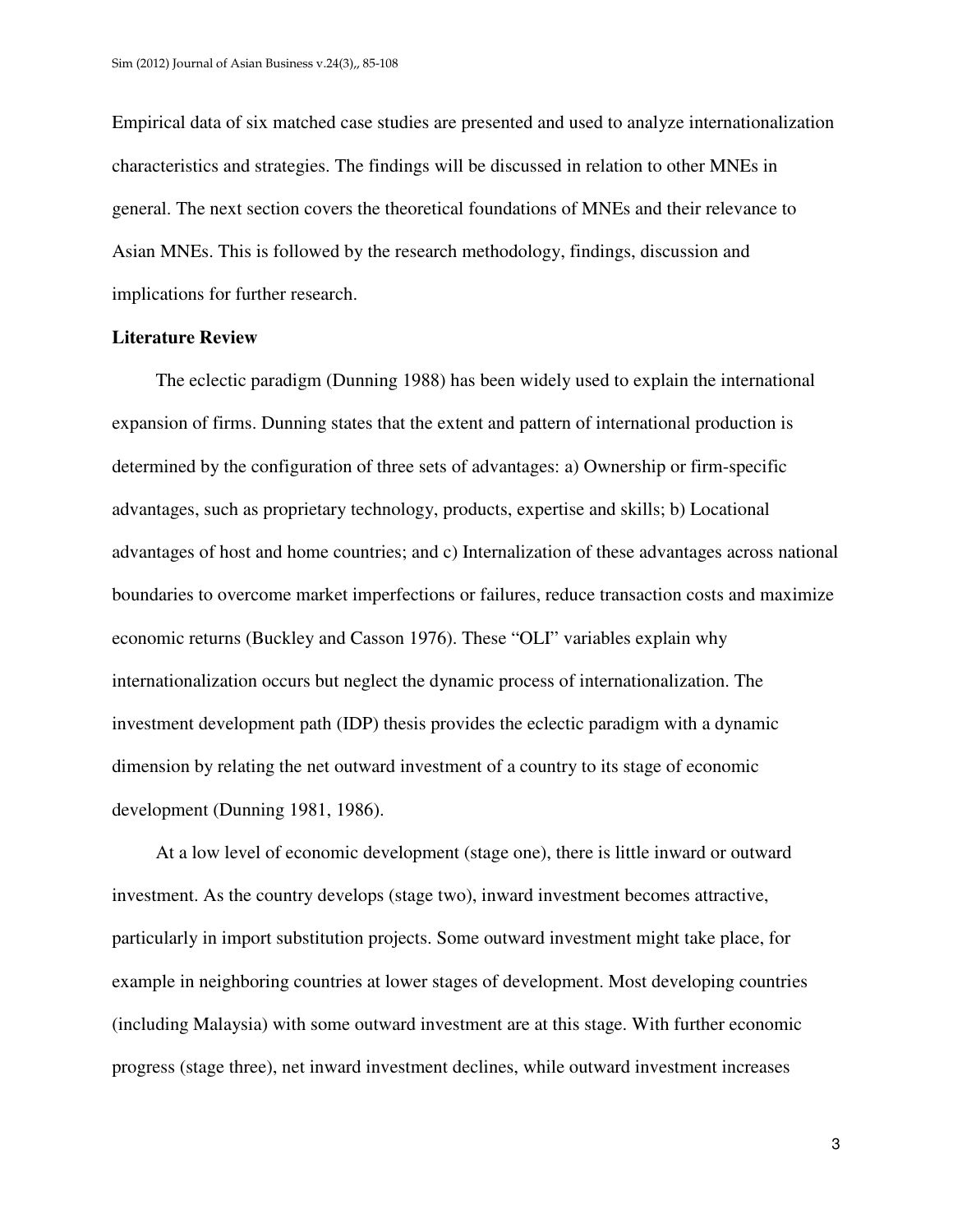(relative to inward investment). Outward investment tends to increase, targeting countries at lower IDP stages to overcome cost disadvantages in labor intensive industries and also to seek markets or strategic assets. The NIEs (e.g., Taiwan and Korea) are said to be at this stage. At stage four of the IDP, net outward investment becomes positive with production being multinationalized. Most developed countries are at this stage.

Research on multinationals from emerging countries has given general support to the IDP thesis. Dunning and Narula (1996) acknowledge that the specific IDP pattern of a country may vary depending on country factors such as its resource endowment, home market size, industrialization strategy, government policy and the organization of economic activities. According to Dunning, van Hoesel and Narula (1998), the second wave of MNEs from third world countries (TWMNEs) is different from the first wave, as described by research in the early 1980s (e.g., Lall 1983; Wells 1983; Kumar and McLeod 1981). While the first wave firms are from developing countries, the second wave encompasses firms mainly from East Asian NIEs. The MNEs from these countries have greater ownership advantages (e.g., ability to innovate) and use FDI more strategically for technology and marketing in advanced industrial countries via higher equity and control modes through, for example, mergers and acquisitions. Dunning, van Hoesel and Narula argue that the second wave is consistent with the IDP explanation (stage 3) and represents an intermediate stage between the first wave of TWMNEs and conventional MNEs. While generally supporting the IDP concept, Lall (1996) states that it should be extended and modified to take into account the different sub-patterns of countries.

The IDP concept remains vague about the precise relationships between the underlying advantages or factors, the pattern of inward and outward FDI, and the stage of IDP (van Hoesel 1999). The macro nature of IDP studies has contributed to this knowledge gap. The precise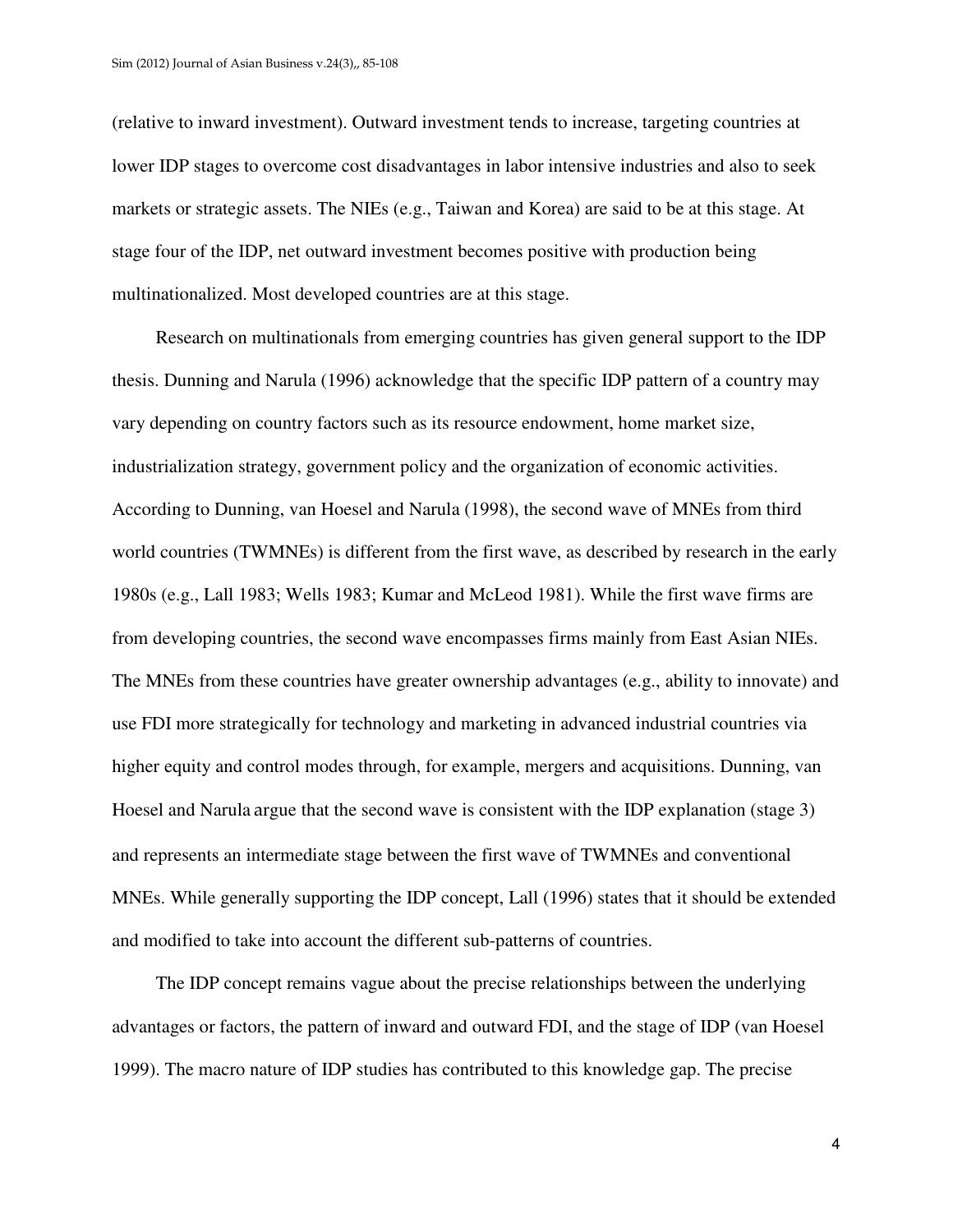nature of the ownership-specific advantages of the Asian MNEs from NIEs remains unclear. In addition, there is inadequate research into differences between these MNEs and those from less developed countries.

 Another popular approach used to explain the dynamic process of internationalization by an individual firm is the Uppsala model (Johanson and Weidersheim-Paul 1975; Johanson and Vahlne 1977). This model of gradual steps to international business expansion is based on a series of incremental decisions, whose successive steps of increasingly higher commitments are based on greater knowledge about a foreign market. Foreign activity starts with export to a country via independent representatives and is followed by the establishment of a sales subsidiary and eventually production in the host country. The internationalization of the firm across many foreign markets is related to psychic distance (differences in language, education, business practices, culture and industrial development). Initial entry is aimed at a foreign market that is closer in terms of psychic distance, followed by subsequent entries into markets at greater psychic distances.

In terms of entry mode and level of ownership, the incremental expansion of market commitment means that the initial entry is typically some form of limited commitment such as a minority joint venture (JV) followed by progressively higher levels of commitment culminating in a wholly owned subsidiary). The Uppsala model has received general empirical support (e.g., Welch and Loustarinen 1986; Davidson 1980, 1983; Erramilli et al. 1999) and its largely intuitive nature and evolutionary learning perspective lends itself to being an attractive explanatory model. Recently, Johanson and Vahlne (2009) modified the model to incorporate a network perspective in which internationalization also involves reducing the liability of being an outsider in the relevant cross-country business networks.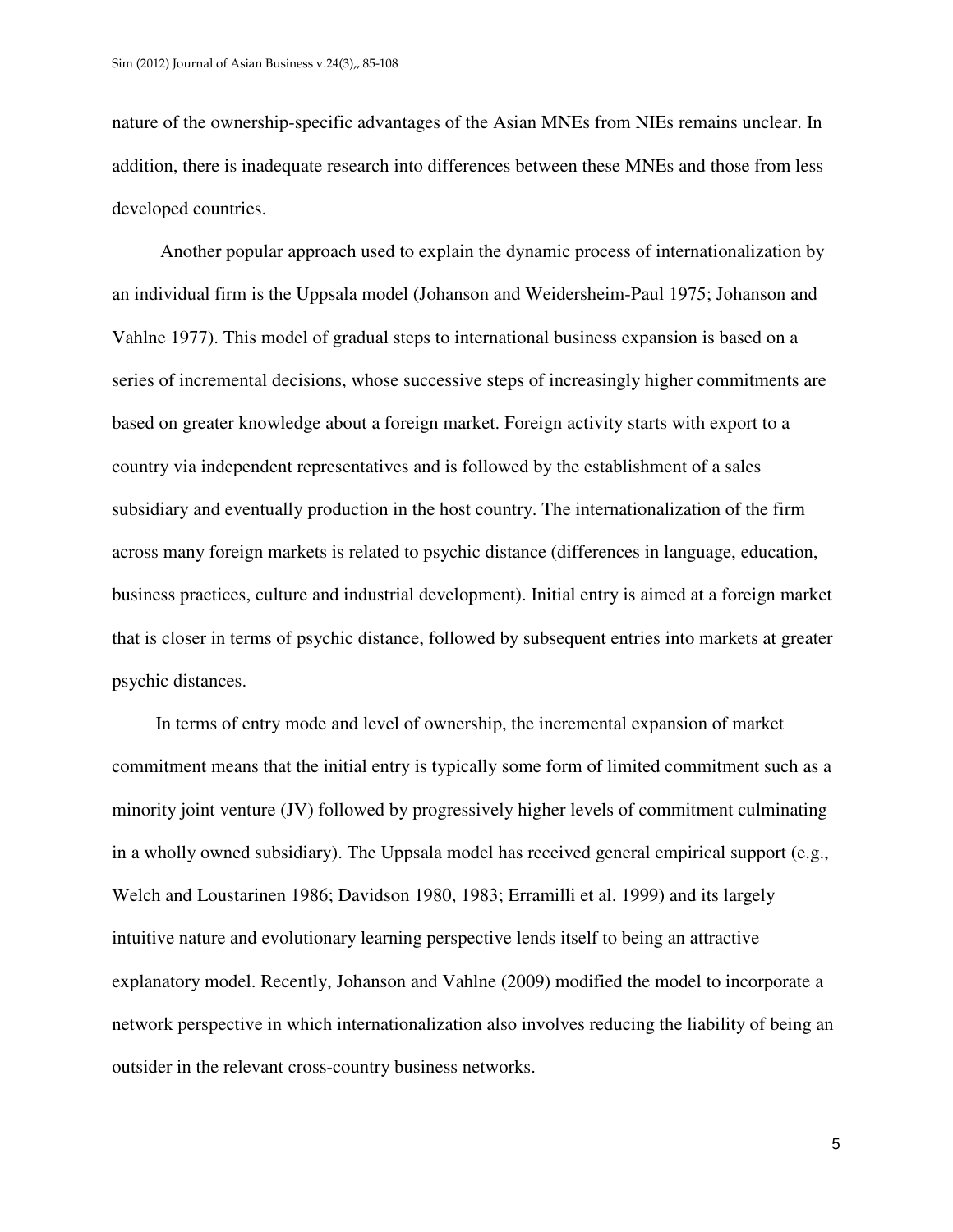The above concepts and theories explain the internationalization of MNEs from NIEs and developing countries but do not provide a complete account of MNEs, particularly Asian MNEs. The TWMNEs and Asian MNEs exhibit characteristics, motivations and internationalization paths that vary from those of MNEs from developed countries. Li (2003) contends that extant MNEs theories need to be modified and enhanced to explain all MNEs, including Asian MNEs. Mathews (2002, 2006) postulates that emerging Asian firms can achieve accelerated internationalization by leveraging their contractual linkages with other foreign firms to acquire resources and new capabilities. He indicates that this explanation can complement the OLI framework in explaining the rise of latecomer firms which he dubs "dragon multinationals."

The extent of state involvement in Asia differs from the developed country context where the role of the state is benign and indirect. In the Asian context the state often plays a direct and active role in the internationalization of its MNEs. Theories on internationalization tend to overlook the active role played by the state and neglect the institutional or contextual perspective in the internationalization of Asian firms (Yeung 1999; Zutshi and Gibbons 1998). For example, from the early 1990s the Singapore government played a key role in the promotion of outward FDI through its regionalization programs (Pang 1995; Tan 1995; ESCAP/UNCTAD 1997). In Malaysia, the government very actively promoted the internationalization of Malaysian firms by providing tax incentives and overseas investment guarantee programs. In Taiwan, government policy targeted and encouraged selected strategic industries such as the computer information industry for development and internationalization.

Asian MNEs should be examined within the context of their institutional and socio-cultural embeddedness. While national cultural characteristics have been found to influence different aspects of internationalization in Western MNEs (Johanson and Vahlne 1977; Kogut and Singh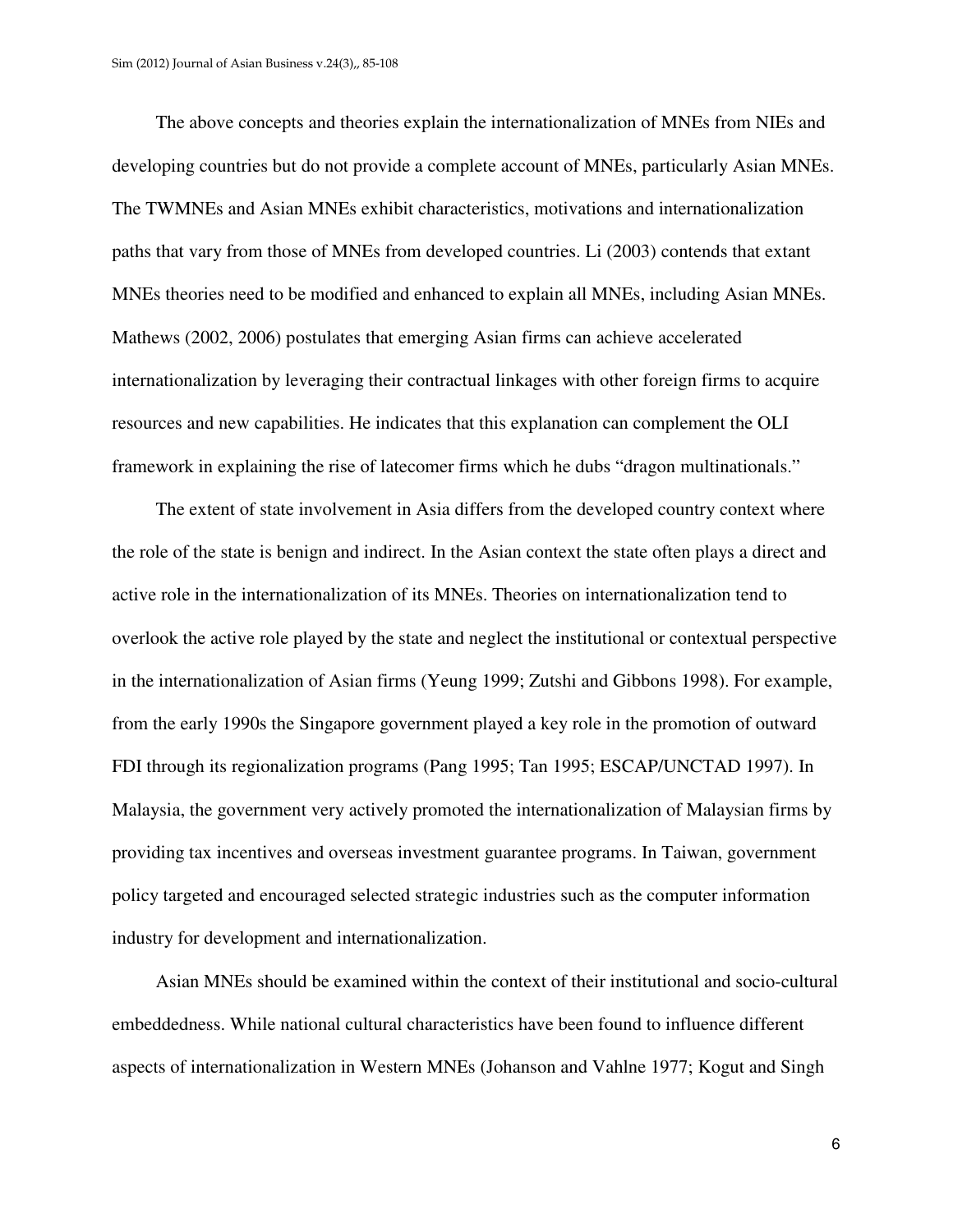1988; Shane 1994; Barkema and Vermeulen 1997), these cultural factors are essential in explaining Asian internationalization which tends to be organized through social and ethnic networks. The values and beliefs comprising the "spirit of Chinese capitalism" (Redding 1990) underpin the way Chinese business and cross-border operations are conducted (Yeung and Olds 2000). Personal relationships and networks (Chen 1995, 2004; Hamilton 1996; Luo 2000) form the basis of the internationalization of Chinese and Asian firms. Therefore, the internationalization of Asian MNEs reflects both their institutional and cultural contextual embeddedness. It is imperative to combine these contextual perspectives with the economic perspective normally used to explain the internationalization of MNEs from developed countries. Such differences are being recognized in the literature as reflected in Peng, Wang and Jiang (2008) and Luo and Tung (2007).

In recent years the phenomenal growth of overseas FDI from the rapidly emerging countries, such as Brazil, Russia, India and China (UNCTAD 2005) has prompted research into the motivation, behavior and strategies of MNEs from such emerging countries. Luo and Tung (2007) propose a springboard perspective to capture the special characteristics of these MNEs not adequately covered by the eclectic paradigm. These emerging markets MNEs try to overcome the disadvantages of being latecomers through aggressive acquisition of critical strategic assets and opportunities from advanced markets via rapid internationalization. They suggest a framework that takes into account the institutional, network and governance contexts of emerging market MNEs. Buckley et al. (2007) in their analysis of Chinese outward FDI also indicate that traditional theories can be refined to take account of characteristics such as capital market imperfections, special ownership advantages and institutional factors. While these are recent contributions to the study of MNEs from emerging markets, further research is required in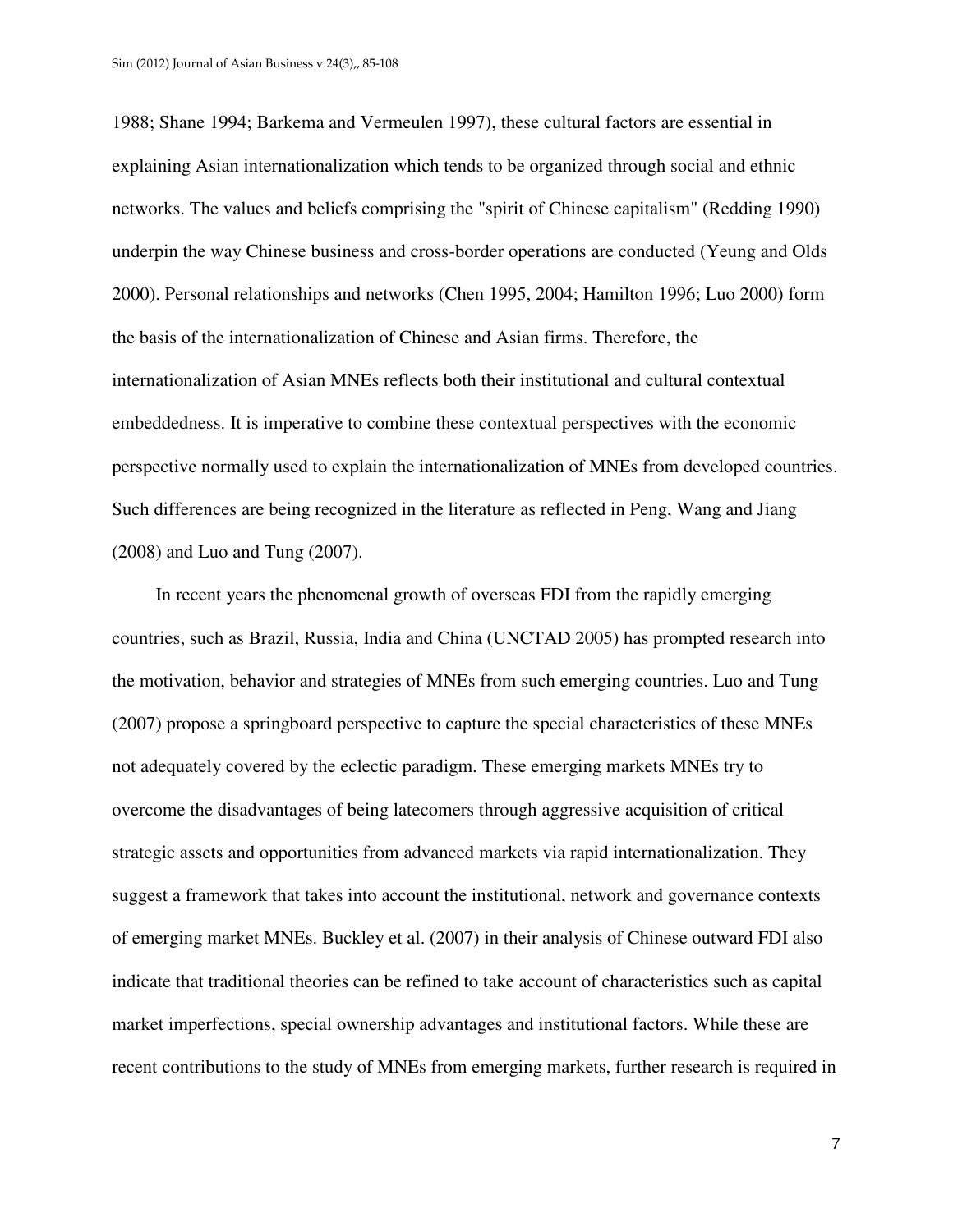order to have a more complete picture of MNEs from emerging economies, the NIEs, as well as the advanced economies. Towards this end, this paper presents empirical data on three Asian economies at different development levels, namely, Singapore and Taiwan (both NIEs) and Malaysia (a fast developing economy).

#### **Research Methodology**

I used a case study approach to collect comprehensive, contextual and holistic data (Yin 1994; Eisenhardt 1989; Siggelkow 2007) from firms that internationalized their operations over time. The selected firms are MNEs from Malaysia, Singapore and Taiwan, economies at different level of development in line with the stages of the IDP. The data was primarily drawn from field interviews with CEOs or top executives responsible for the international operations of the firms in their home countries. As my focus was on the internationalization strategies of the parent firms, overseas subsidiaries were not included. In addition, the difficulty of accessing overseas subsidiaries restricted the scope of the study to home countries which constitutes a limitation of this study. In addition to interviews, annual reports, prospectuses, presentations to security analysts and bankers, news releases and other publications were requested and collected from the firms visited. Data from other secondary sources, including published materials in business and professional periodicals, journals and internet sites, were used to supplement the primary material. Using data from various sources allowed me to cross-check data and ensure validity. Case notes were prepared, tabulated and analyzed for each case firm along the lines indicated by Miles and Huberman (1994). Summary tables of the case firms are presented in the appendix for discussion here.

The textile and electronics industries studied were among the most internationalized sectors in the three countries and had substantial numbers of firms with overseas operations over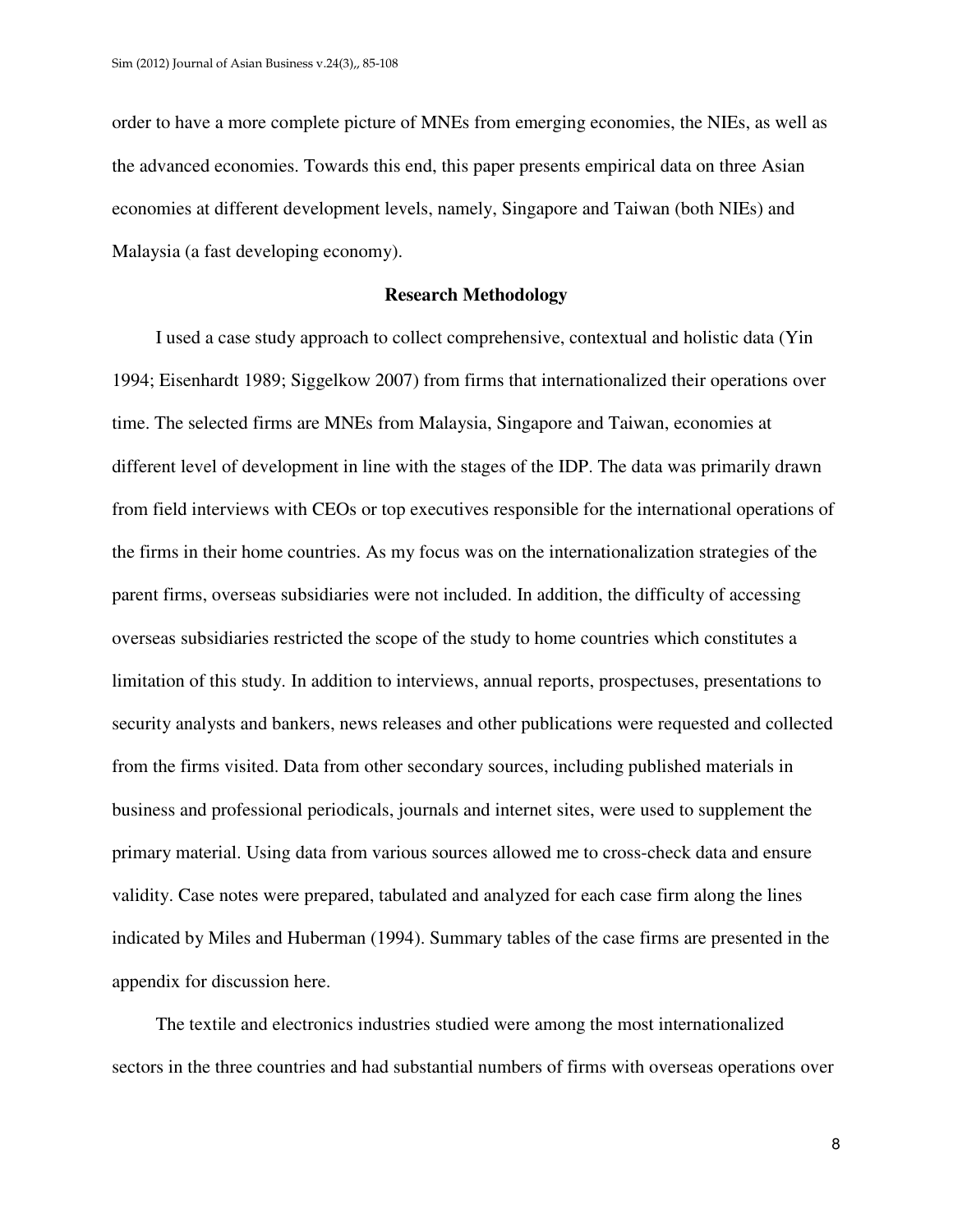a period of time which allowed me to study their internationalization in progress. Only firms with international experience of about ten years were approached, and six firms that could be matched agreed to participate in the study. The use of the two industries also allowed for comparative analysis within industrial sectors which shared some similarities (e.g., use of OEM (original equipment manufacturer) strategies) and differences (e.g., different technological levels). Two electronics firms and two textile firms from Malaysia, Singapore and Taiwan were used for this exploratory study. These firms requested anonymity and confidentiality as a condition of participation and are accordingly disguised in the paper. The reluctance of firms to participate in the study is a common problem of research in Asian countries.

#### **Research Findings**

#### **Internationalization Characteristics**

The sample firms varied in size from small (US\$26m in sales) to large (US\$1.3b). As expected from the IDP thesis, the Singaporean and Taiwanese sample firms were larger than the Malaysian firms in both the electronics and textile sectors. Compared to MNEs from developed countries, the case firms were much smaller in size. However they were representative of MNEs in general from Malaysia, Singapore and Taiwan as reported in the literature. Small and medium sized firms played a key role in internationalization in Asia. The prevalence of small and medium sized firms investing in China and Southeast Asia was a characteristic feature of Taiwanese (Chen et al. 1995), Singaporean (Lu and Zhu 1995) and Malaysian (Rogayah 1999) FDI. For example, from 1986 to 1991 about 90% of Taiwanese projects in Southeast Asia were estimated to have been undertaken by small and medium sized enterprises (SMEs) (Chen 1998).

The degree of multinationalization is expected to be greater at higher stages along the investment development path. The case firms had overseas locations in a narrower geographic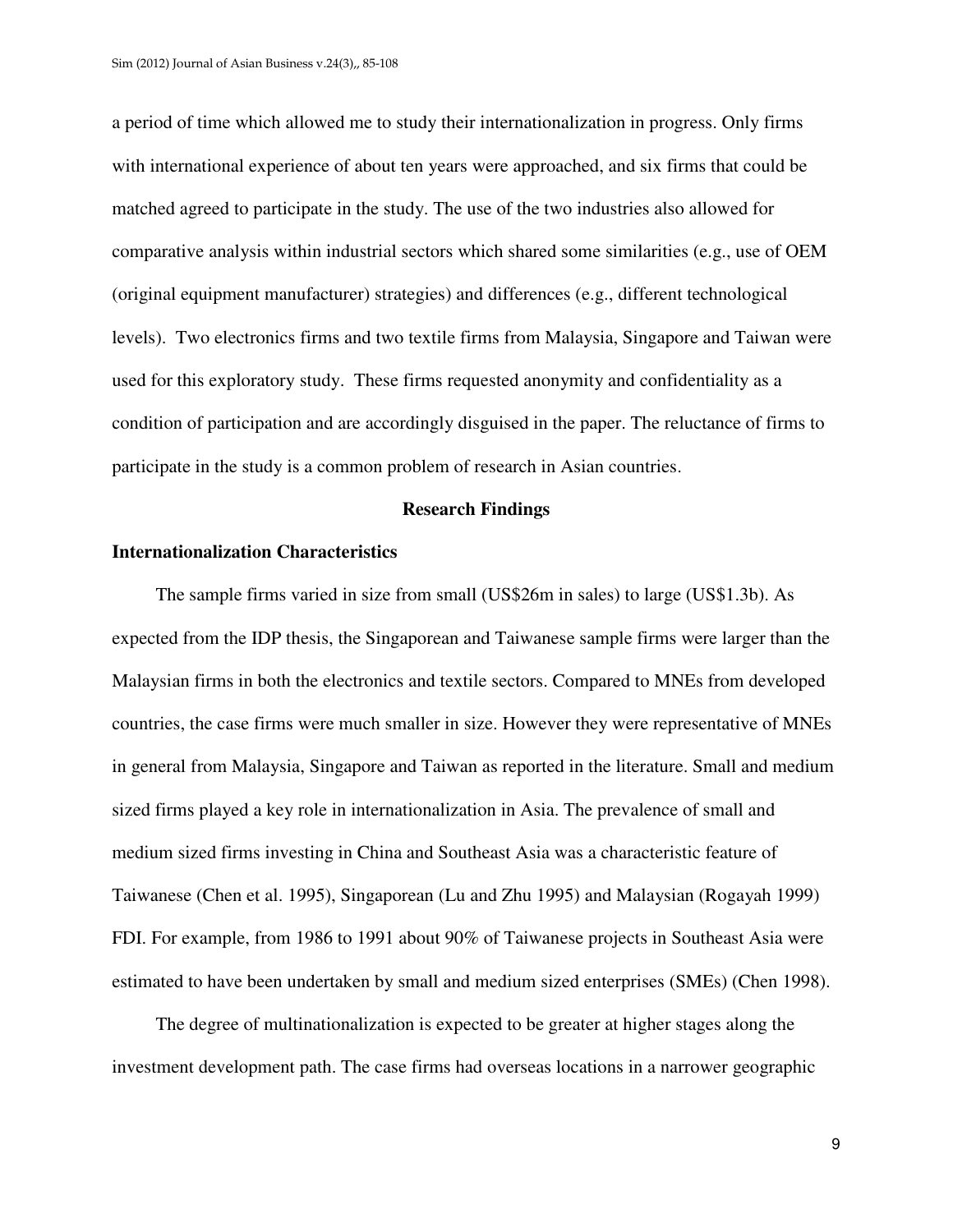range (as indicated in the appendix tables) than MNEs from advanced countries and tended to concentrate in the Asian region. The Taiwanese textile firm had operations in eight locations (in Asian countries and Canada), the Singaporean textile firm had seven locations while the Malaysian firm had one (Sri Lanka). In electronics, the Singaporean firm was really global in scope, the Taiwanese firm had operations in Thailand, China, the UK and Mexico, while the Malaysian firm invested in China and Australia. Hence, the Singaporean and Taiwanese firms in both industries were more internationalized than the Malaysian firms, which seems consistent with the IDP thesis. While concentrating in the Asian region, the Singaporean and Taiwanese case firms had begun to move to the developed countries by investing in the US and Europe for strategic asset-seeking motives. This expansion pattern was also observed by van Hoesel (1999) among his sample of firms in Asia. It is interesting to note the early investment in Australia by the Malaysian electronics firm to acquire technology, but it subsequently divested after two years, probably indicating the lack of international experience of a stage two firm.

In general, the sample firms internationalized in the 1980s and 1990s. While the Taiwanese textile firm started foreign production in the mid-1960s, it only stepped up its international activities during the late 1980s, first in other Asian countries then in Canada in 1995. The Singaporean textile firm followed a similar pattern but did not enter the developed countries. The Malaysian textile firm went overseas only in 1993. In the electronics sector, the setting up of overseas manufacturing by the Taiwanese firm began in 1991, followed by three more investments in 1995, 1997, and 1998. The Singaporean electronics firm ventured overseas in the late 1980s with an early entry in the US in 1988 for technology reasons. The Malaysian electronics firm went to China in 1995 and followed up with an Australian acquisition in the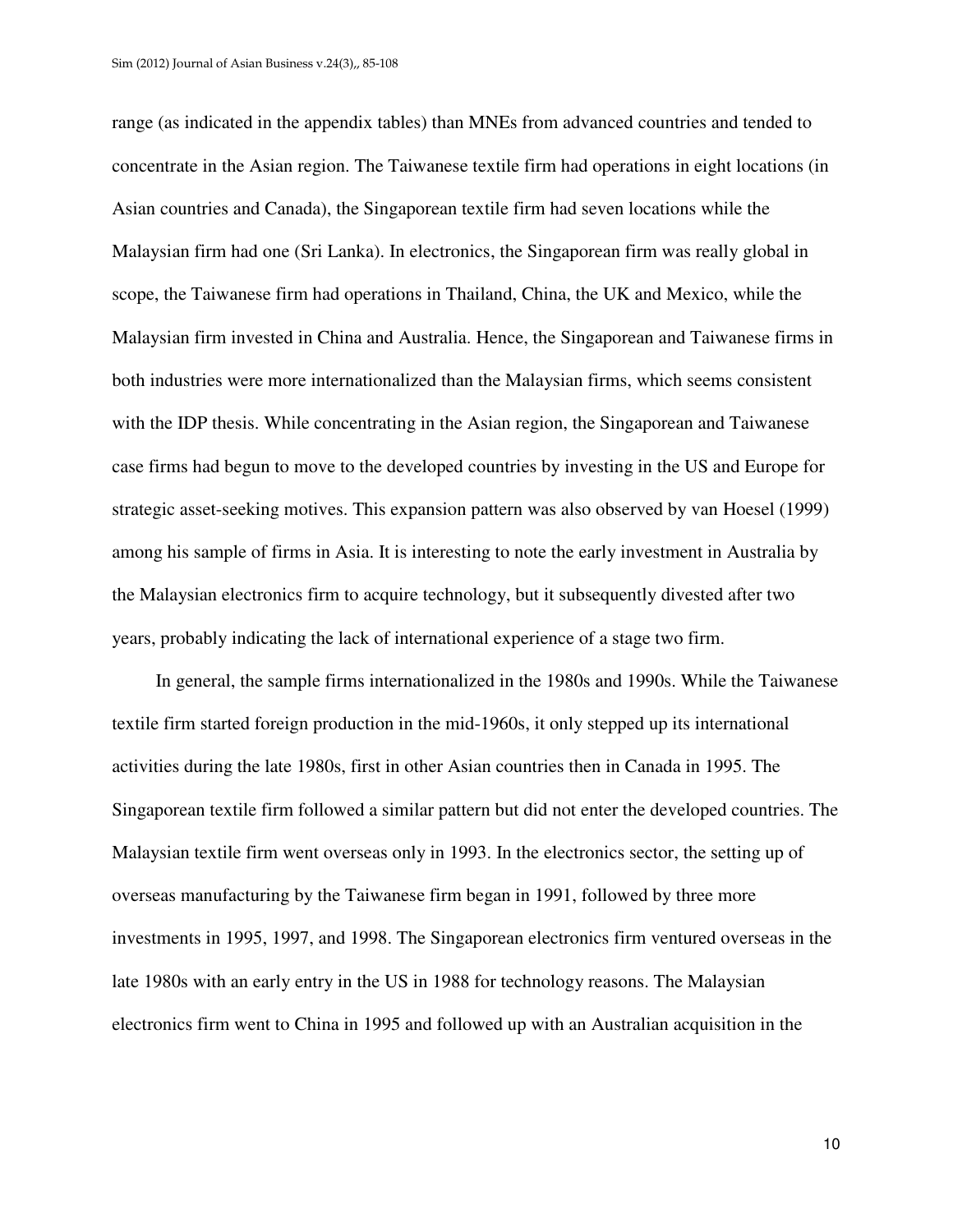same year. In both industries the Malaysian case firms began internationalization later than the Singaporean and Taiwanese firms.

#### **Strategic Motivations**

The textile firms in this study were motivated to internationalize to lower production costs and circumvent quotas for textile exports. The Singaporean textile firm relocated all of its production to other Asian nations to reap locational advantages but made no specific moves to acquire strategic assets. The Taiwanese textile firms shifted operations to Southeast Asian countries initially, and then to China. In addition it invested in a JV in Canada to acquire technology and to backward integrate to ensure raw materials supply. It also moved downstream into departmental stores in Taiwan. This move to gain greater vertical control of its value chain and to capitalize on internalization advantages is indicative of movement along the IDP and is found in the second wave Asian MNEs (Dunning et al. 1998). Hence the Taiwanese firm had moved further along the IDP than its Singaporean counterpart. The Malaysian textile firm remained in its original posture as an OEM supplier, a reflection of its being at stage two in the IDP.

The Taiwanese and Singaporean electronics firms utilized and extended their OEM-based strategy of seeking low-cost manufacturing sites in Asia. They also invested in the US and Europe for strategic reasons and to position themselves to compete in the NAFTA and European markets. These locations also served as windows for new technology acquisitions in the US and Europe. The Malaysian electronics firm went to China and Australia mainly for market and R&D reasons. Technology acquisition was its motive for investing in Australia, but this move was very premature and ended after two years. The Malaysian firm probably lacked the experience to successfully transition along the IDP to stage three.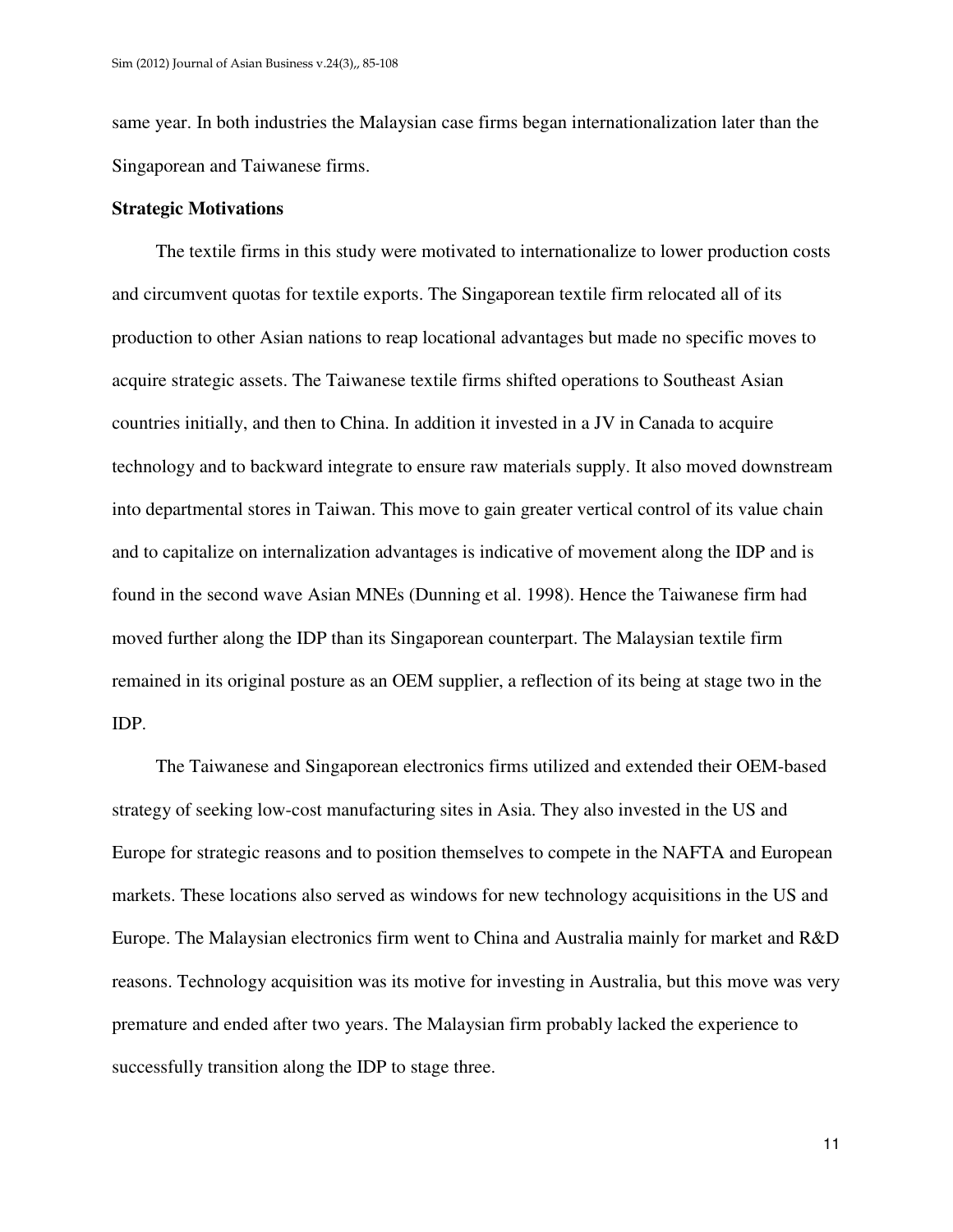#### **Collaborative Relationships**

The role of networks, particularly ethnic networks, was critical in the recent growth of Asian MNEs. The IDP thesis does not specifically address ethnic networks. The sampled firms' internationalization was strongly aided by their ethnic and *guanxi* networks in the Asian region. All the case study firms reported using their ethnic and other networks in their foreign operations (see tables in appendix). A good case example was the Singaporean textile firm that initially expanded overseas via its extended family network in the region and capitalized on its network of ethnic (Chinese) associates in Asia to form an informal Asian grouping for all of its businesses. The Taiwanese textile firm went to Singapore based on family connections and has since developed an extensive ethnic network where it had operations in Hong Kong, the Philippines, Thailand, Malaysia, Indonesia and China. In addition, it used other collaborative modes and went into four joint ventures with MNEs from developed countries in upstream integrative ventures to protect its sources of supply and to gain large scale production technology. The Malaysian textile firm was linked to a large network of related businesses and suppliers in Asia with which it had closely associated over a long period of time. A number of these related businesses were owned by distant relatives of the key shareholder of the Malaysian firm.

All the electronics firms in the sample also utilized ethnic networks in Southeast Asia and China for their overseas operations (see appendix tables). The Taiwanese sample firm set up a venture in Thailand as a result of its association with a related Taiwanese partner in another venture (shoe manufacturing) that had operations there. Ethnic connection also facilitated its operations in China. The Malaysian electronics firm had ethnic partners in research and development in China and an extensive network of Japanese and other suppliers. The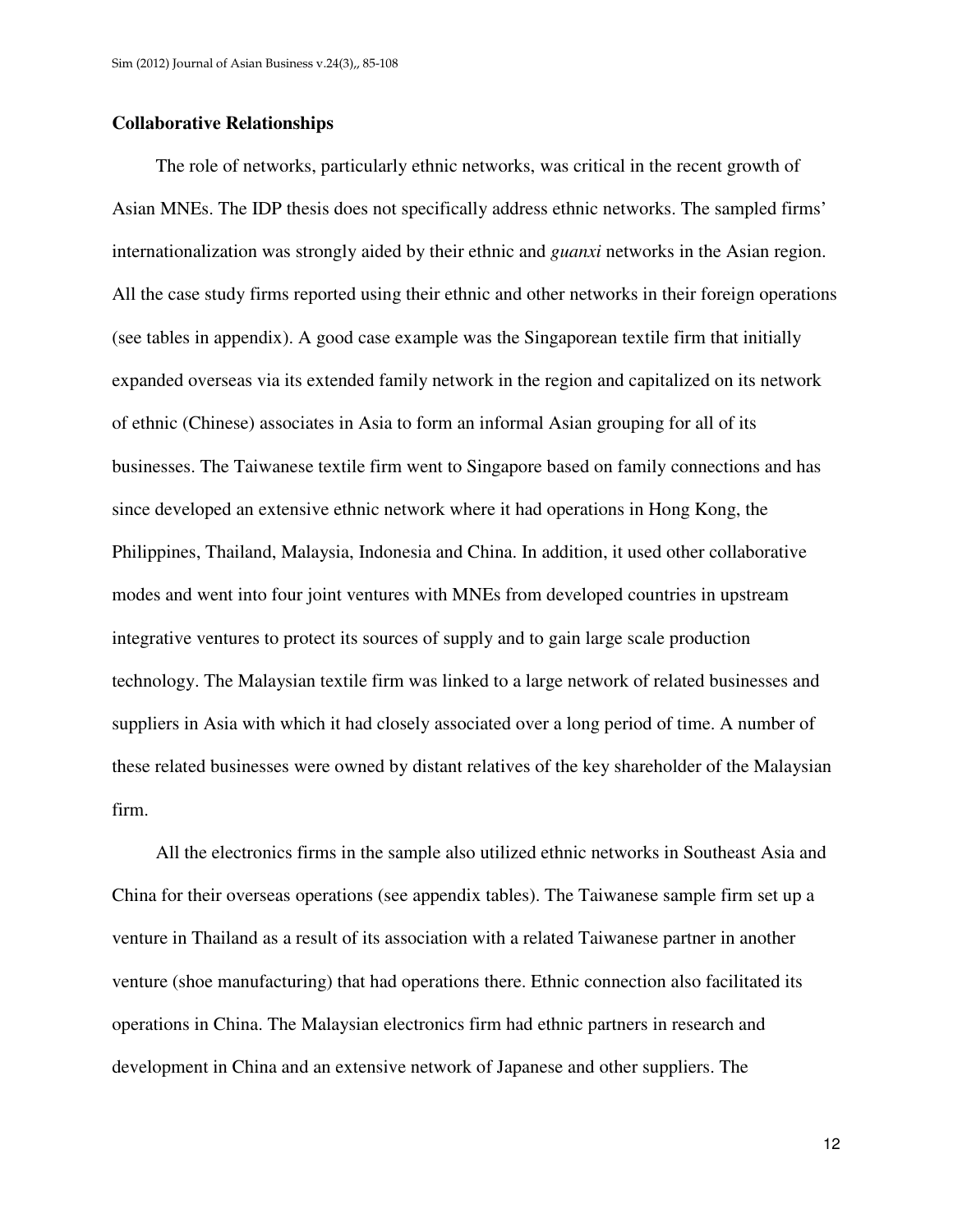Singaporean electronics firm had Chinese ethnic contacts in the electronics sector in the US, particularly around the Silicon Valley.

In the electronics firms, strategic alliances that involved both business and ethnic partners were used. The Singaporean and Taiwanese firms had elaborate subcontracting networks and built extensive global logistics networks and JIT hubs to ensure efficient and smooth supply and distribution. It was apparent that the electronics firms realized the need to build efficient global logistics and supply chain networks to complement the competitive advantage of their ethnic links and cost efficiencies. Hence a part of their network was not necessarily ethnically based, but based on industry relationships that were facilitated by the elaborate global network of suppliers and subcontractors in the electronics industry's global OEM framework. The Singaporean and Taiwanese electronics firms in the sample made greater use of strategic alliances, licensing and partnerships with companies in technologically advanced countries. **Discussion** 

The findings on the characteristics and strategies of the sample firms from Malaysia, Singapore and Taiwan seem to be consistent with the general pattern for firms from developing economies and NIEs suggested by the IDP approach. In addition their internationalization tends to be more regional in nature. In general the size of the sample firms has a constraining effect on the geographical spread of their internationalization. With limited resources, these firms tend to extend their current products and technologies to nearby countries with similar economic and cultural environments. In addition these countries provide locational advantages for the sample firms. The choice of proximate countries in the initial stages of internationalization is consistent with the internationalization processes theory of the Uppsala School (Johanson and Vahlne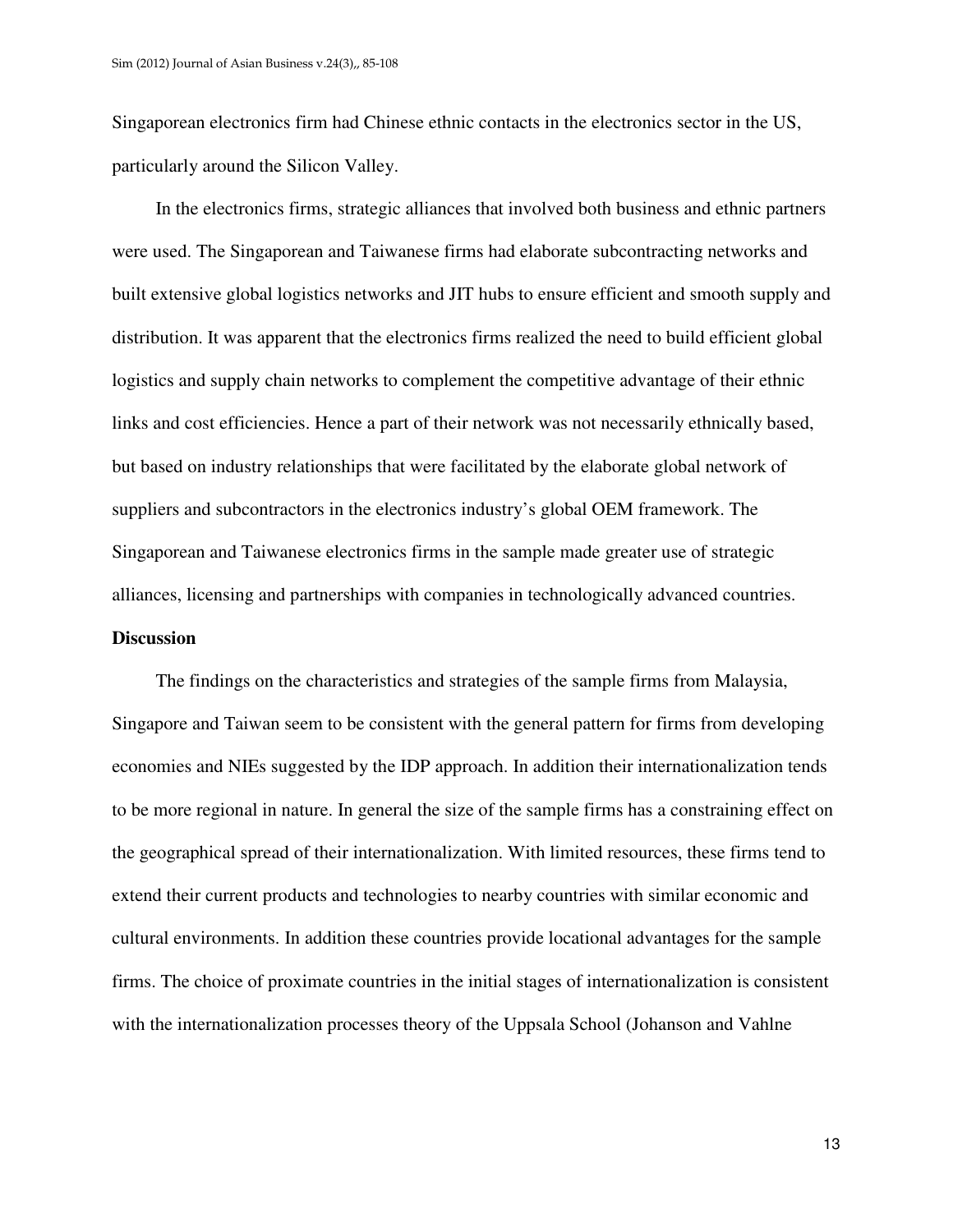1977). This is also similar to patterns of internationalization by SMEs in developed countries as well (Bilkey and Tesar 1977; Cavusgil 1980; Holmlund and Kock 1998; Riel 1998).

The timing of international expansion and longitudinal spread of the case firms is reflective of Asian MNEs in general, with firms from the NIEs internationalizing ahead of those from less developed Asian countries, indicating some support for the IDP concept. Being relative latecomers in internationalization, the competitive catch-up processes become very important for Asian MNEs and some might be able to leapfrog stages in the internationalization process (Young et al. 1996). In their study of the globalization of a major Korean motor firm, Oh et al. (1998) indicate that Asian MNEs must simultaneously pursue both technological build-up and internationalization to compete effectively in the global market. Mathews (2002, 2006) argues that latecomer firms can successfully globalize by learning and building capabilities quickly and successfully through leveraging their overseas linkages. Gubbi et al. (2010) provide some empirical evidence that firms can reap greater value creation through acquisition of strategic assets from firms in advanced countries.

In general, the internationalization of the case firms, like that of other Asian MNEs, results from their search for low-cost labor and market expansion. These goals differ from global MNEs which seek to optimize their intangible assets and other ownership advantages. In the textile and electronics industries under study here, it can be argued that the motivation for internationalization resembles that of firms from advanced countries according to the product life cycle (Vernon 1966, 1979) and IDP (Dunning 1993) theses. Both of these theses point to location-based advantages such as low cost and protectionist factors as spurring the international expansion of production in the textile and electronics industries. Asian MNEs and MNEs have similar location-based motivations during their early stages of internationalization.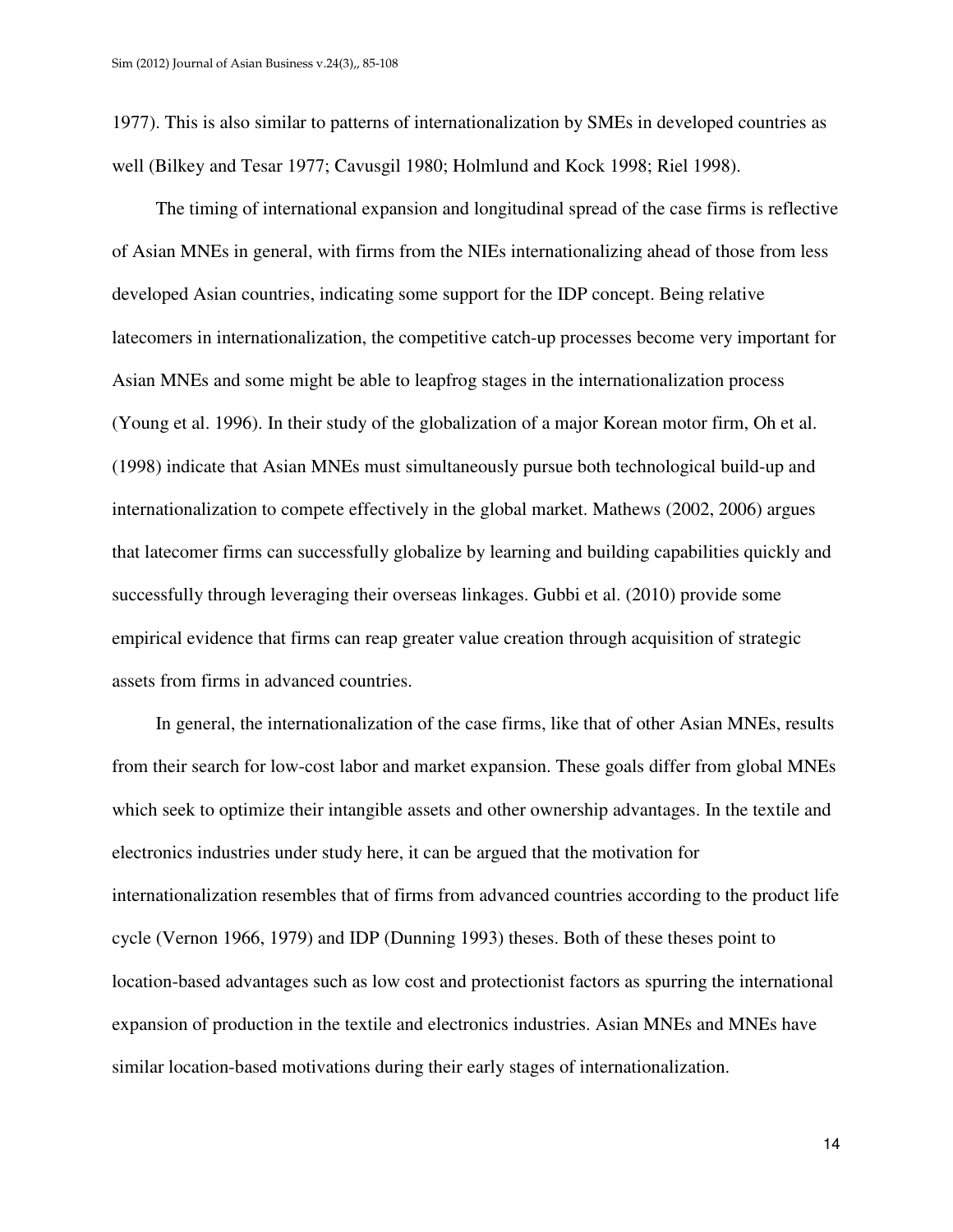In developing economies, Asian MNEs have ownership specific advantages (e.g., adaptive technology, better market knowledge) that allow them to compete with the larger MNEs from developed countries. However the ownership-specific advantages required for these Asian MNEs to compete in the developed and global markets will be different. Were the sample firms following the springboard prescription and developing such capabilities when they invested in developed countries? This does not seem to be the case for the textile firms, except for the Taiwanese firm. The competitive advantage of the case firms in the textile industry was largely based on low cost inputs largely for OEM manufacture. For example, the competitive advantages of the Malaysian and Singaporean textile firms were based on costs and export orientation and a reputation for quality and reliability built over years of operations in Asia. Their production was mainly for OEM export to European and North America markets. To reduce dependence on textiles, particularly in the face of the eventual abolition of the Multi Fibre Agreement, they diversified into retailing, trading and property development. The Taiwanese textile firm, an integrated textile company, initially based its competitive advantage on cost competencies. It integrated backwards to ensure technology and steady sources of raw materials, including several JVs to produce textiles and related materials such as PTA (pure terephthalic acid), nylon fiber, polyesters and industrial gases and a JV in Canada to produce ethylene glycol as feedstock for fiber. This firm moved along the textile value chain to internalize its ownership advantage as well as to acquire technological knowledge from its foreign partners. The Taiwanese firm's strategy was different from the Singaporean and Malaysian textile firms which did not seek to augment such competitive advantages. Hence the Taiwanese firm seems to be more oriented toward strategic asset-seeking than the Singaporean and Malaysian textile firms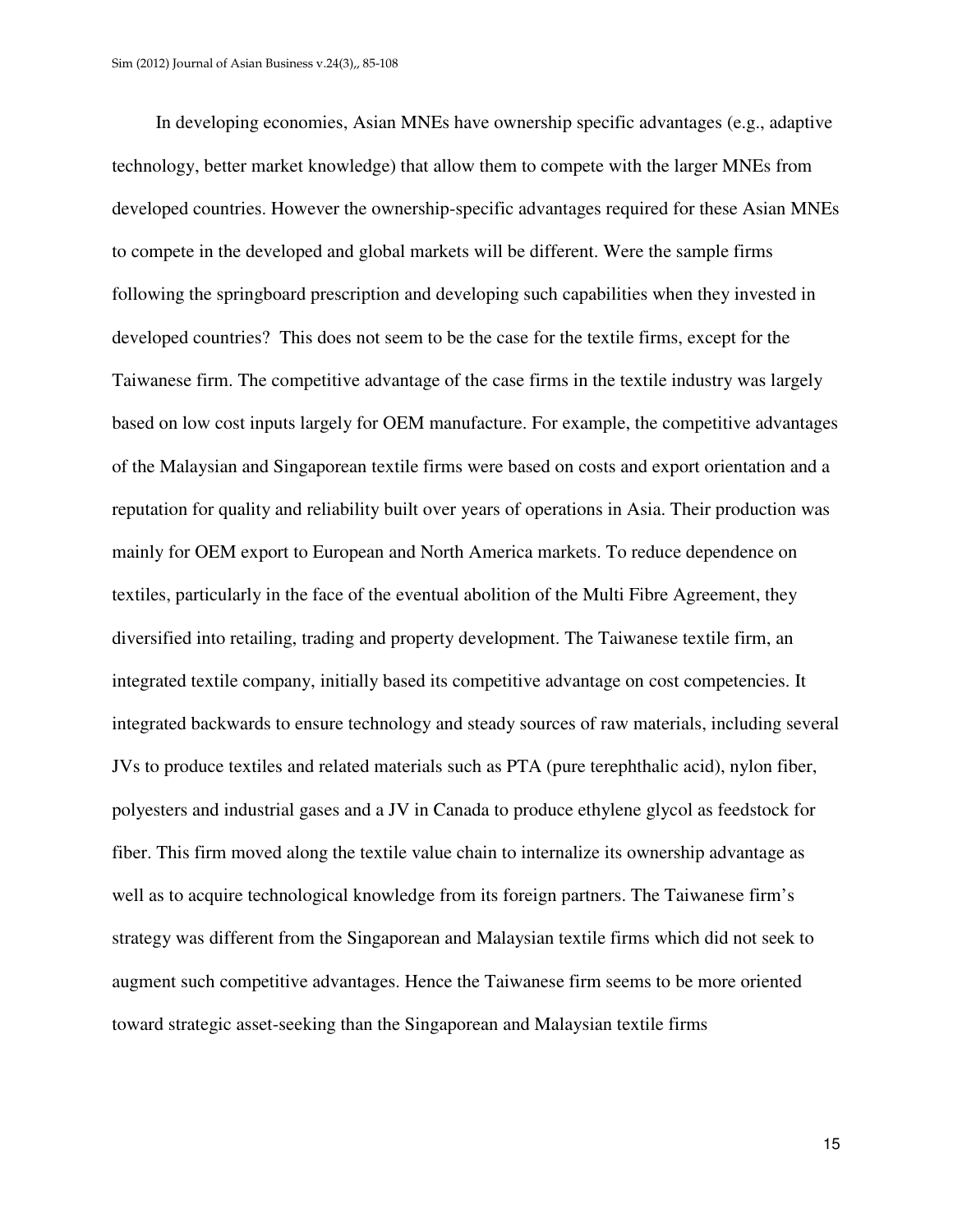In electronics, two out of the three case firms were more strategically oriented in their internationalization. The competitive advantage of the case firms in Singapore and Taiwan was initially based on strategies of OEM manufacturing. The Singaporean firm then progressed beyond this and expanded its competencies based on its technology and branded products. It moved furthest away from the low technology and cost-based Asian MNE model among the case firms. In addition to its low cost production bases in Malaysia and China, the Singaporean firm's competitive advantages included its niche technology leadership, brand recognition, distribution network and product line-up. Early in its internationalization, the firm deliberately moved to the US to acquire technology through acquisitions and collaborative arrangements. This could be seen as its early springboard move. It had since developed a leadership position in audio-visual technology for PCs. About 80% of its turnover was from North America and Europe. This firm resembled Acer of Taiwan (Li 1998) and other "dragon multinationals" (Mathews 2006).

The Taiwanese case firm moved production of its monitors to its venture in Thailand in 1991 and then to China in 1995 due to cost factors. However, its overseas locations spread beyond Asia to Mexico and the UK. The strategic positioning of the Mexican operation was to maximize its locational advantages (cost and proximity to the US) and to keep tabs on technology. The UK location provided both an entry into the European market and a base for its technology monitoring and global logistics network. Their investments in the developed countries were intended to identify and accumulate new competitive capabilities and advantages. The firm emphasized R&D in product development for its own design manufacturing (ODM), developed its own brand identity and produced some very innovative color monitors and LCD displays that were recognized by the industry. The Taiwanese firm extended its competitive ownership advantage beyond a low cost basis to one of greater differentiation based on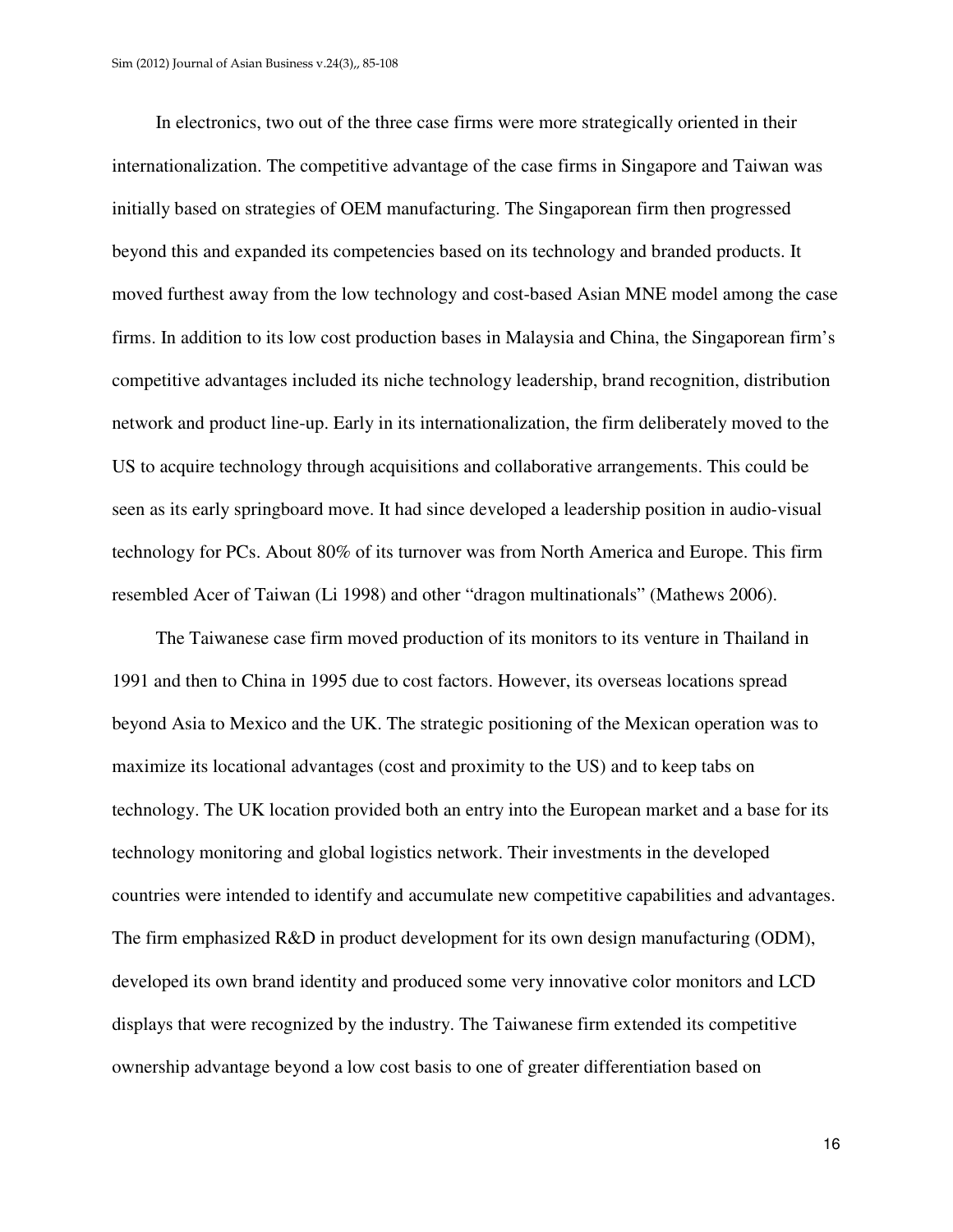innovation, distribution and reputation. The firm advanced further along the IDP, but to a lesser degree than the Singaporean case firm.

On the other hand, the Malaysian electronics firm relied on market adaptation, using its technical expertise to tailor its electronics displays to meet host market requirements. It acquired an Australian firm and used its China venture to modify its technology for the Chinese market. It claimed that its adaptive technology could match the best in the world at competitive prices (evident from its ability to win large projects in Southeast Asia through international bidding). The firm diversified into related value adding businesses such as system integration of telecommunication equipment and audiovisual multimedia. Hence, the Malaysian electronics firm was much less sophisticated than the Taiwanese firm in its competencies and relied on its skills to adapt existing technology to local market conditions. It needs to acquire further capabilities to compete in developed countries and to progress further in its internationalization.

While sharing several basic competitive advantages, there are some variations among the sample firms, particularly by country. The majority of firms relied on advantages based on cost, responsiveness and knowledge of local markets. Differences in ownership advantages among the sample firms from the three countries in both industry sectors are evident. In the textile sector, while all firms relied on cost-based advantages, the Taiwanese firm was more internationalized and had greater vertical control of its value chain, particularly in an advanced country where technology intensive processes were acquired for large scale input manufacture. Its entry into a developed country also served to protect its competitive position in the face of the eventual elimination of tariff preferences. While the Taiwanese firms advanced technologically, the Singaporean and Malaysian textile firms were largely confined to their cost-based OEM manufacture. Similarly in the electronics sector, the Singaporean and Taiwanese firms upgraded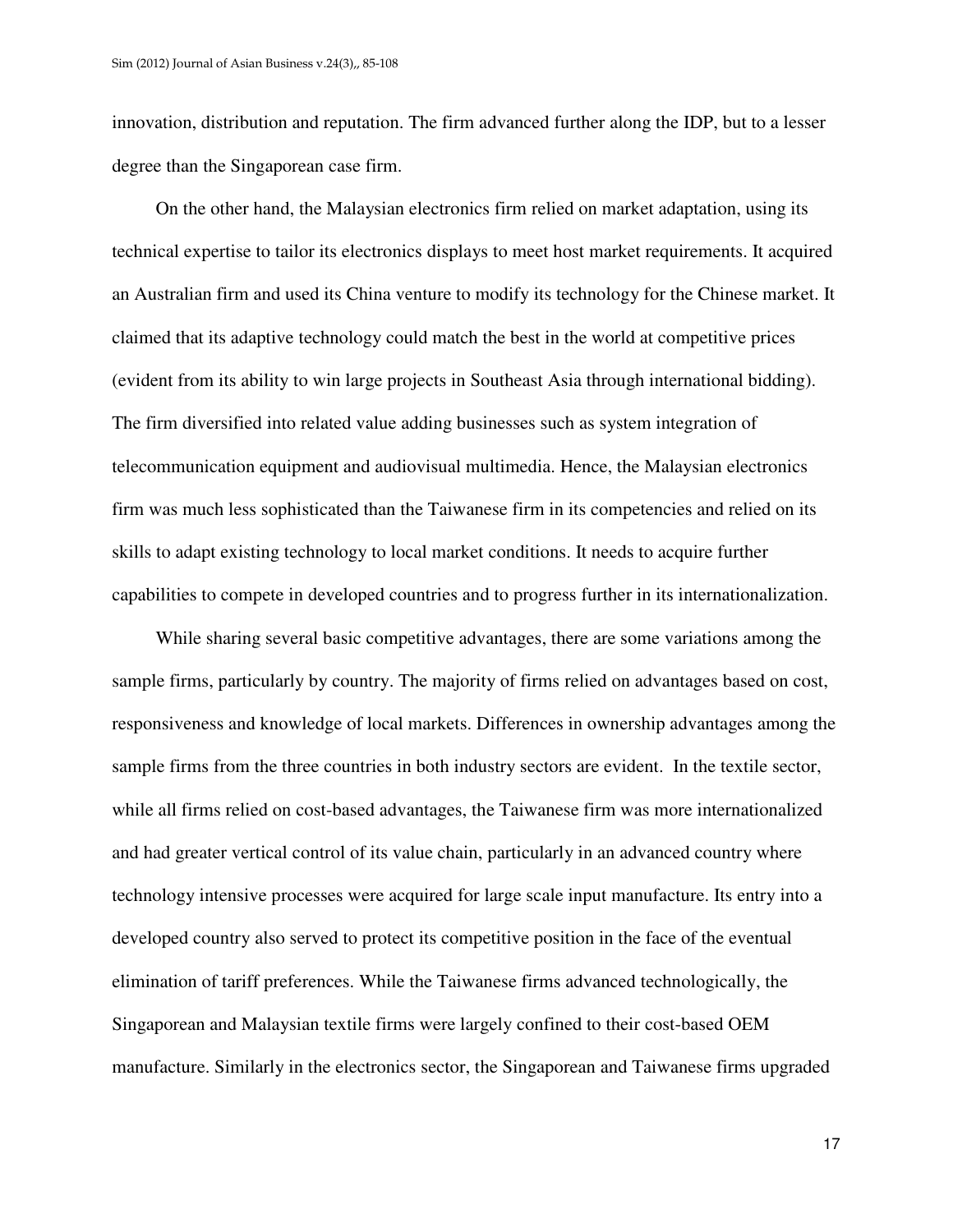to ODM and developed their own brands and extensive logistics networks (the transaction-type ownership advantages of Dunning 1993). As indicated previously, the Singaporean electronics firm was more global in its competitive advantage and scope than the Taiwanese firm. Hence the relative positions of the case firms from Singapore and Taiwan varied between the electronics and textile industries. The Malaysian electronics firm was preoccupied adapting technology for Asian markets, including cooperating with Chinese partners in technology applications. Its foray into Australia for technology acquisition was an attempt to move beyond its current situation, but was not successful. The characteristics of the Malaysian firms are generally consistent with stage two of the IDP, while the Singaporean and Taiwanese firms are reflective of stage three.

To become more competitive globally, the forward looking Taiwanese and Singaporean case firms entered developed countries to seek technology, strategic assets and markets. They were augmenting their competitive advantages and moving towards becoming more like MNEs from the developed countries. The Singaporean electronics firm in the sample is a case in point that also indicates that the motives for moving to advanced countries are to seek and acquire additional ownership advantages, rather than to exploit existing ownership advantages as the basis of internationalization as postulated in OLI explanation. The case firms' ability to leverage these newly acquired capabilities seems to have led to further growth and internationalization. While these observations have been articulated often, they need further substantiation and a research proposition for more rigorous testing is presented in the conclusion below.

The findings indicate the important role of ethnic networks in the internationalization of the sample firms. This supports other research on Asian MNEs and the utilization and role of ethnic networks in their internationalization (e.g., Yeung 1997; Kao 1993; Luo 2000; Zhou, Wu and Luo 2007). Cooperative activities in the case firms' networks are based on personal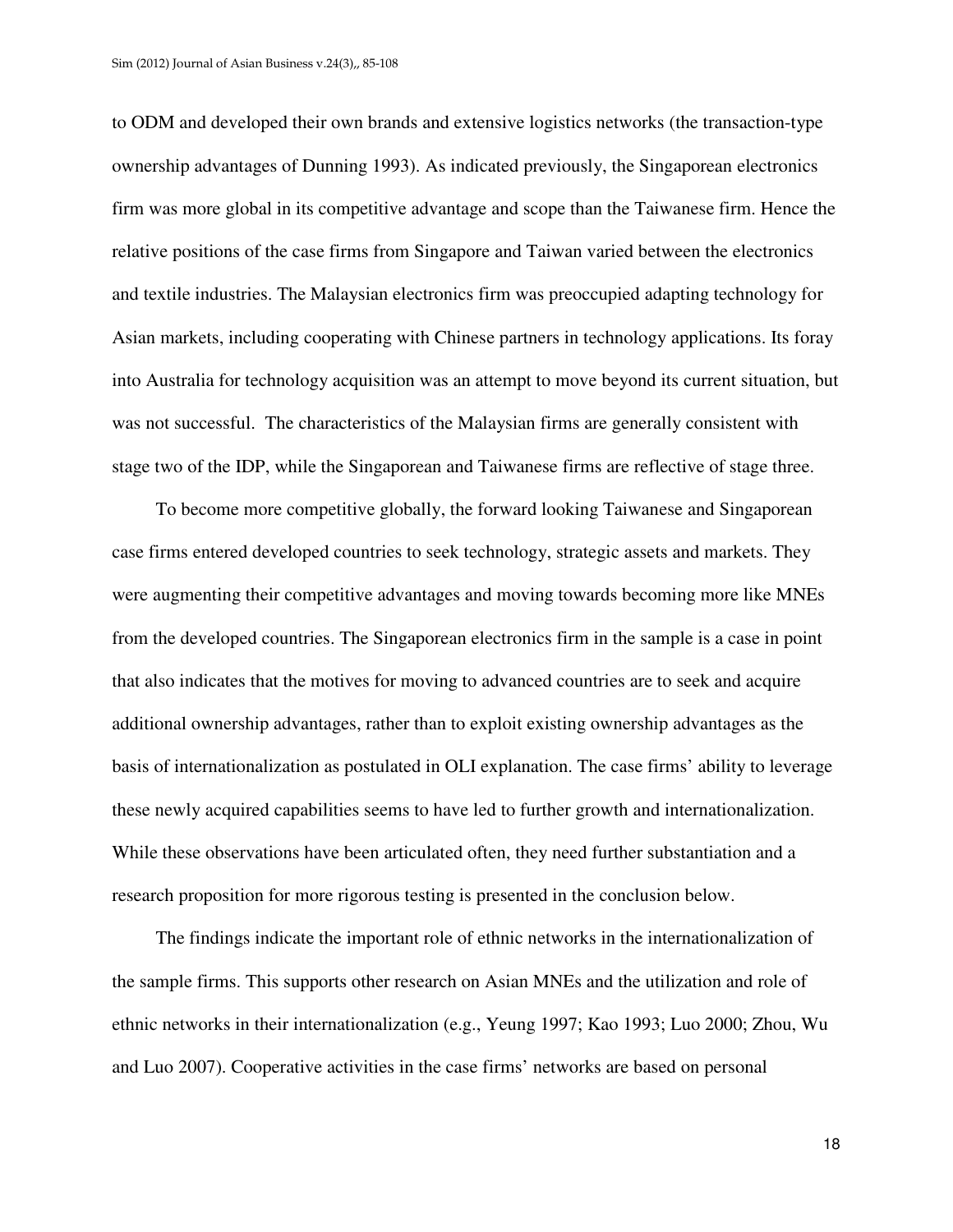relationships that are usually ethnically linked. Similar cultural attitudes and heritage foster the development of trust and cooperative behavior. These ethnic networks and ties provide knowledge and access to local markets, distribution systems, connections around local bureaucracy and business systems, potential business partners and associates and even financing. The case firms, which are all managed by ethnic Chinese, share common dialects with Chinese businesses from Taiwan, Malaysia and Singapore and provide valuable links to form local networks which have aided their internationalization and performance. This finding is also supported by other studies (Chen and Liu 1998; Sim 2005).

Yeung (1998) also illustrates the economic synergy embedded in the complex business networks among the transnational enterprises from Malaysia and Singapore. Ethnic and cultural ties are behind the surge in Taiwanese and Southeast Asian investments and operations in China, particularly in Fujian and Guangdong provinces (Lu and Zhu 1995; Chia 1996). Lin (1996) states that the average size of Taiwanese investments in China is much smaller than those in Southeast Asia because the ethnic network effectively facilitates easier entry by smaller firms. Chen (1999) reports that production networks in the textile industry enhance the competitive determinants of flexibility, delivery and cost for SMEs in Taiwan. The existence of networks has been linked to the competitive advantage and performance of some Asian multinational firms (Park and Luo 2001; Tsang 1998). These networks allow firms to leverage their linkages and acquire technological and market knowledge to become more competitive (Hitt et al. 2002; Ordonez de Pablos 2005). However the direct relationship between such networks and the competitive advantage and performance of Asian MNEs, including the case firms, remains unclear and needs further empirical substantiation and research.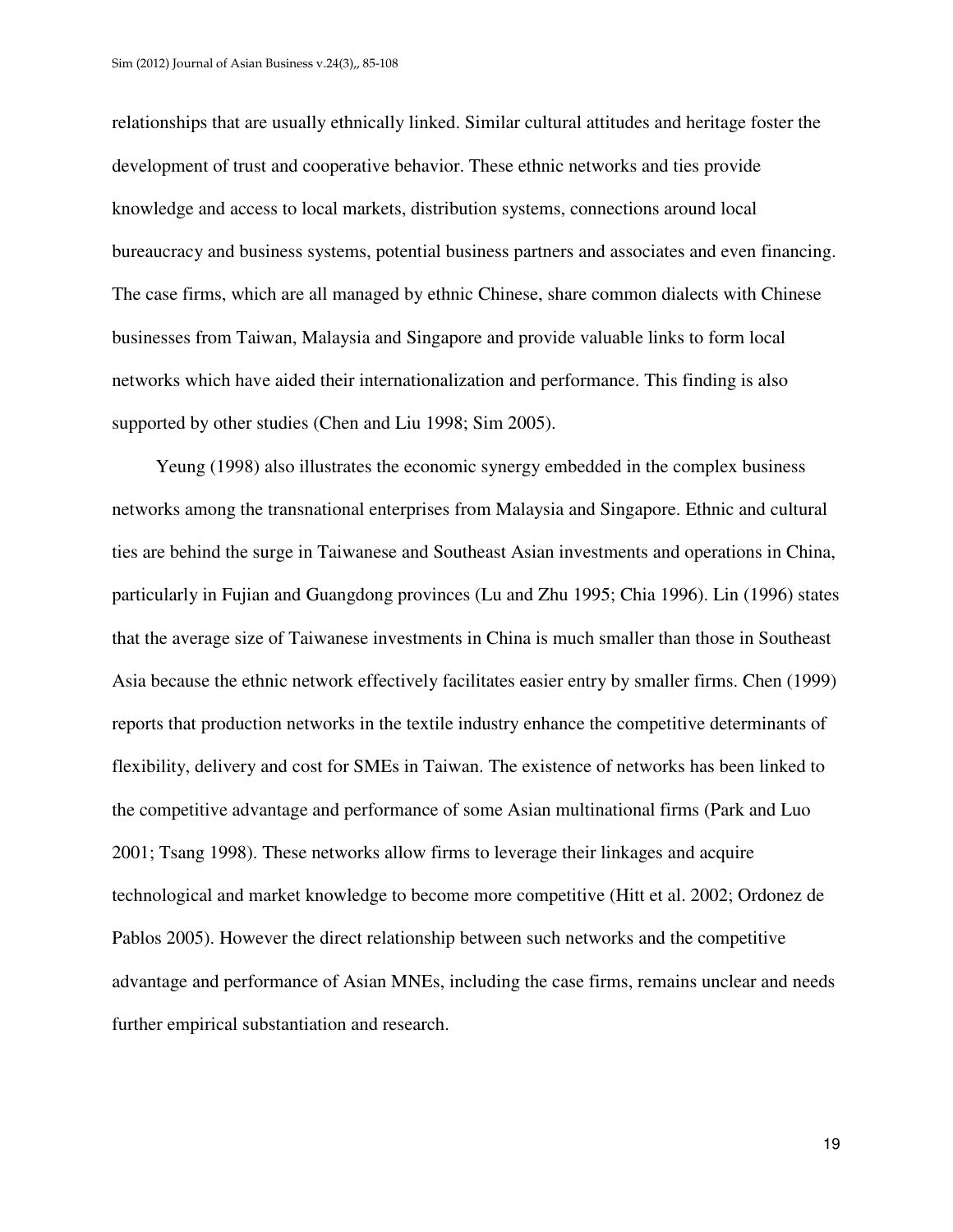It should be stated that MNEs from developed countries also make use of global networks, particularly in the textile and electronics industries. Organizational networks have been extensively covered in the literature on organizational dynamics (Nohria and Eccles 1992; Pfeffer and Salancik 1978; Oliver 1990). The textile and electronics industries with their extensive system of international OEM suppliers and contractors have established patterns of industry networks. Asian firms are usually part of this network (Ernst 2000). Even in the internationalization literature on SMEs from advanced countries, attention has recently shifted to using networks to examine and explain their internationalization (Chetty and Holm 2000; Holmlund and Kock 1998; Tavakoli and McKiernan 1999; Johanson and Mattsson 1988; Caviello and McAuley 1999). Dunning and Lundan (2008) have began to explicitly include the influence of networks and institutional context in their MNE explanations. So it can be argued that the sample firms and other Asian MNEs are no different from firms from developed countries in the use of networks. But the networks of the MNEs from developed countries are largely of a business and commercial nature and not linked to the social context.

Networks of the sample case firms and other Asian firms are largely based on ethnic and cultural foundations. They are embedded in the social and cultural context of these largely Chinese businesses. Hence the ethnic and social embeddedness of networks and relationships (*guanxi*) is a distinguishing feature of Chinese-based Asian MNEs and is not well covered by conventional explanations of MNEs. These contexts should be explicitly taken into account. Whether Asian MNEs that are not Chinese possess and benefit from such ethnic networks is worth investigating. Do Japanese and Korean firms, which may be Confucian albeit not Chinese, benefit from such ethnic networks? And will the same effect apply to Asian firms of Indian, Malay, Indonesian and other origins that are not Chinese or Confucian? The role of ethnic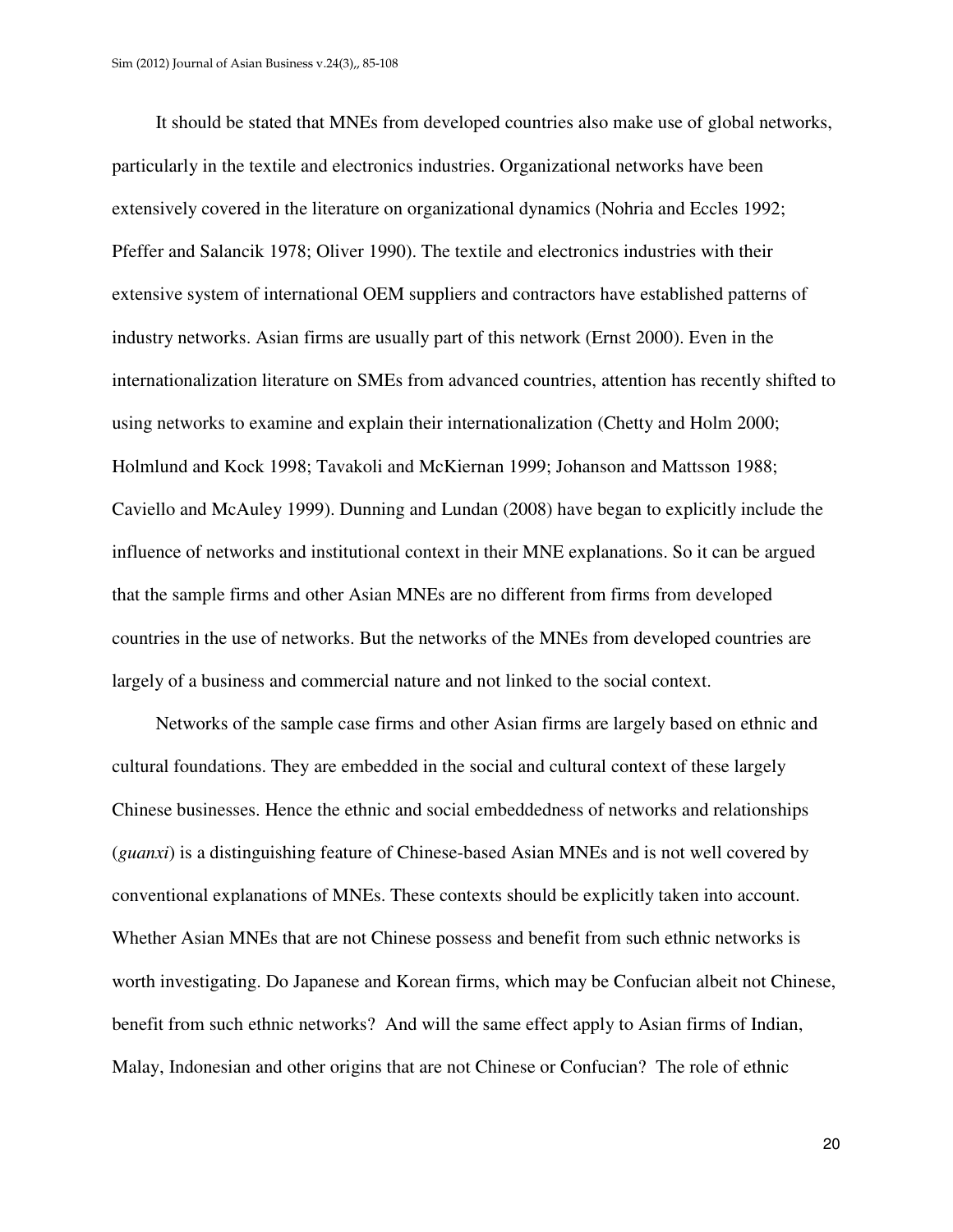networks in the internationalization of Asian firms is a fascinating area for empirical investigation. Comparative research on firms of different ethnic and cultural backgrounds will provide valuable insight into ethnic networks.

#### **Conclusion and research implications**

This paper provides empirical and comparative data on the internationalization strategies of Asian firms from three countries at different levels of development. The internationalization strategies of the Malaysian, Singaporean and Taiwanese sample firms were based on cost-based competencies and other location-based advantages, brought together by an extensive web of ethnic networks. Differences among the case firms were found and discussed. In general, the Singaporean and Taiwanese firms were more internationalized (consistent with stage three of IDP) than the Malaysian firms (stage two). They had more developed and elaborate production networks and greater ODM/OBM (own design manufacturing/own brand manufacturing) participation than the Malaysian firms. Increasingly, these Singaporean and Taiwanese firms are going beyond their current competitive advantages to rely on differentiation benefits, such as technology, innovative product features and value. The case study firms in the electronics sector were particularly active here, with the Singaporean firm being more internationalized than the Taiwanese firm. In the textile sector, the Taiwanese case firm was more internationalized than the Singaporean firm. The findings indicate that the case firms from Malaysia, a fast developing country, are less internationalized than their counterparts from the NIEs, which is consistent with the IDP approach.

The more internationalized and progressive sample firms from Singapore and Taiwan were moving outside their Asian bases to North America and Europe to position themselves strategically for new technologies and markets. The Malaysian case firms were less active in all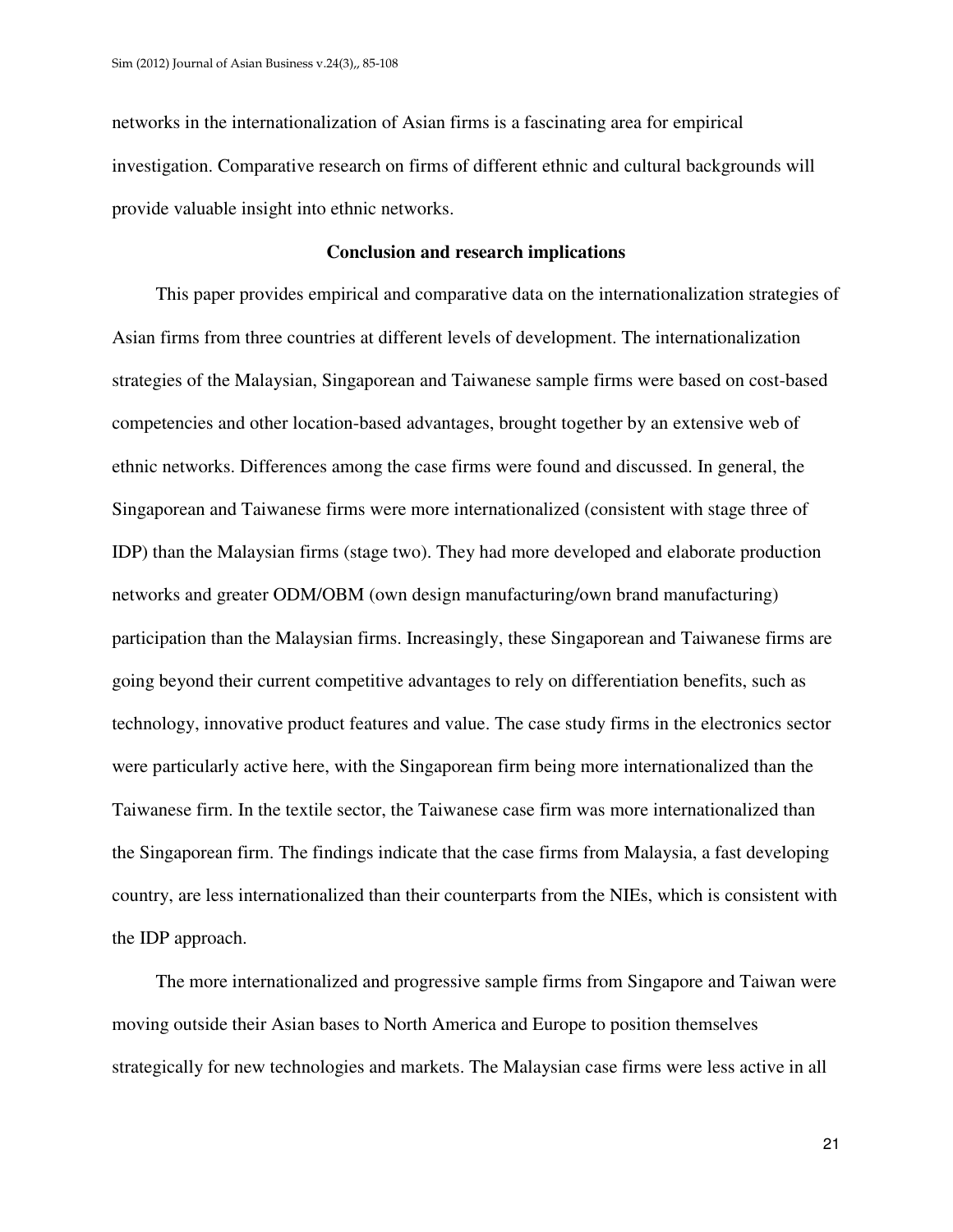these areas and indicated a lower level of internationalization and competitiveness. The move towards strategies of differentiation based on technological and other capabilities by the sample firms indicates the need to develop and focus on ownership- or firm-specific advantages and linkages acquired from the developed countries. Whether this move to acquire strategic assets from developed countries leads to greater internationalization and better performance needs to be verified via larger sample studies. The first research proposition arising from the above findings is:

P1: Asian MNEs that internationalize into more developed countries to acquire and leverage new technological and organizational capabilities exhibit better performance in international operations than those that do not.

The findings and discussion also indicate the key role ethnic network relationships played in the internationalization of my case firms. These elements have been previously neglected or downplayed in conventional MNE theories. The findings here reinforce the basic proposition that the social and institutional framework is a distinguishing feature of the case firms as well as other Asian MNEs and need to be verified by further empirical research using a large scale sample. Such comparative research can be structured to study ethnic Chinese firms, non-Chinese but Confucian-based firms and non-Chinese and non-Confucian firms in Asia and elsewhere. These are reflected in the research propositions for further investigation as follows:

- P2: The greater the extent and depth of ethnic networks utilized by Asian firms, the better their overall performance is.
- P3: Ethnic networks are more critical to and lead to faster and greater internationalization of Chinese or Confucian-based Asian firms than those that are neither ethnic Chinese nor Confucian.
- P4: Ethnic networks are more critical to and lead to faster and greater internationalization of Asian firms than non-Asian firms.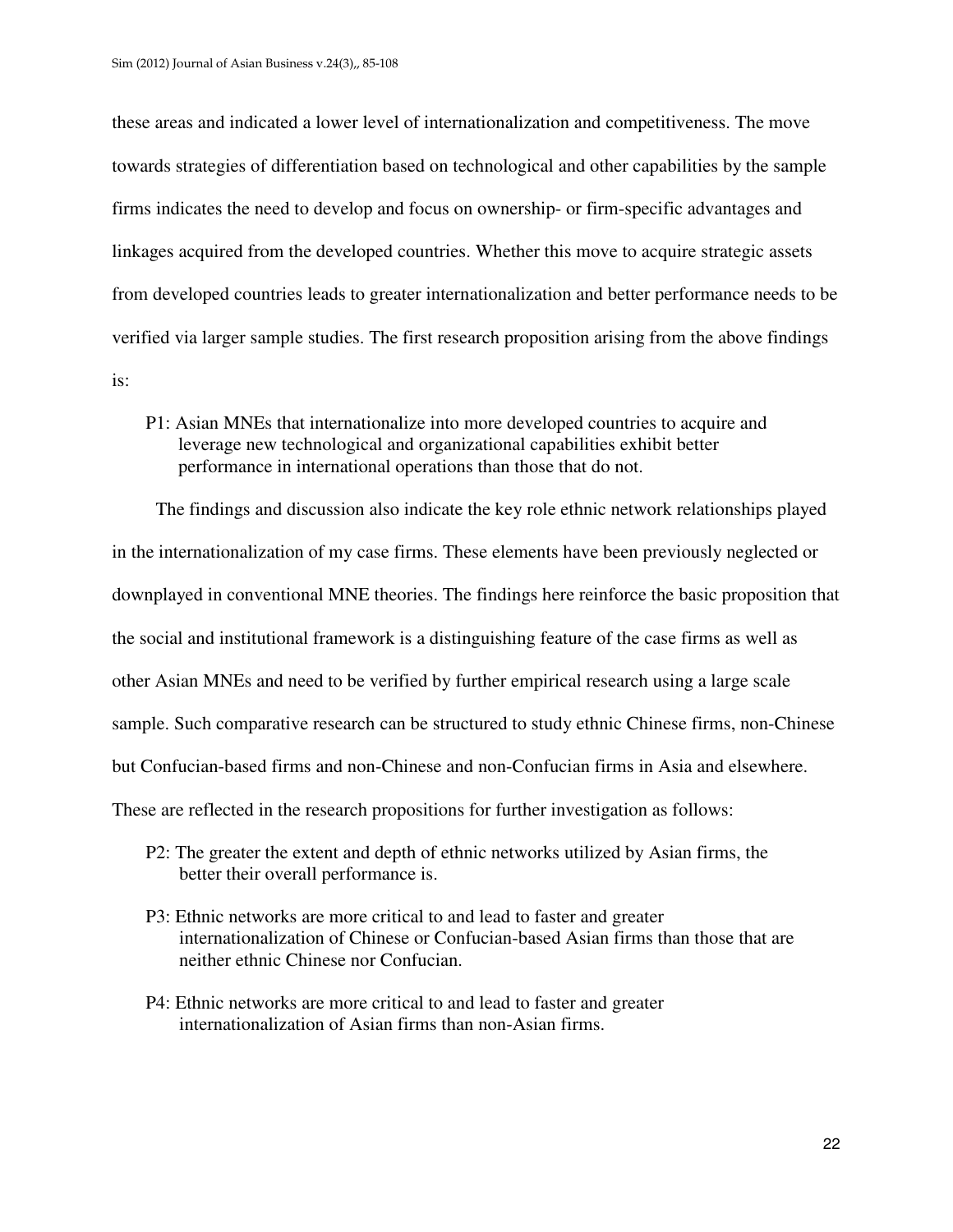How relevant or useful are these ethnic networks when Asian MNEs invest in countries where a Chinese diaspora may not exist? While Taiwanese and Singaporean electronics firms (including the sample firms) have utilized Chinese- American firms in the electronics sector for joint ventures and other associations, the use of ethnic connections in such contexts should be investigated. How are the competitiveness and internationalization of Asian MNEs affected by the absence of ethnic networks, particularly in developed countries? Light can be shed on this question by comparatively testing the above propositions in the context of an Asian market area where ethnic networks exist, and in a developed market area where ethnic networks do not exist.

The findings also have policy implications that should be considered by policymakers. In the internationalization process, particular attention should be paid to accumulating new knowledge and expertise, particularly from developed countries. The need to develop and leverage new capabilities becomes more critical for Asian MNEs in an increasingly global market (Pananond and Zeithaml 1998; Tsang 1999; Mathews 2006). The IDP thesis predicts a shift to relying more on ownership advantages such as technological and managerial competencies than on locational advantages as firms move along the IDP path. For example, Asian MNEs that wish to progress beyond their initial internationalization should consider moving quickly to the developed countries to expand and leverage their competencies and capabilities that will match with the contextual requirements of the new markets. Ethnic and other networks should be cultivated to accelerate their internationalization. The IDP can provide a useful perspective for policymakers seeking to hasten the development of their countries or firms.

Finally the key limitations of this study should to be noted. The sample size is small—six companies, matched by industry. The use of a case study method has its shortcomings, such as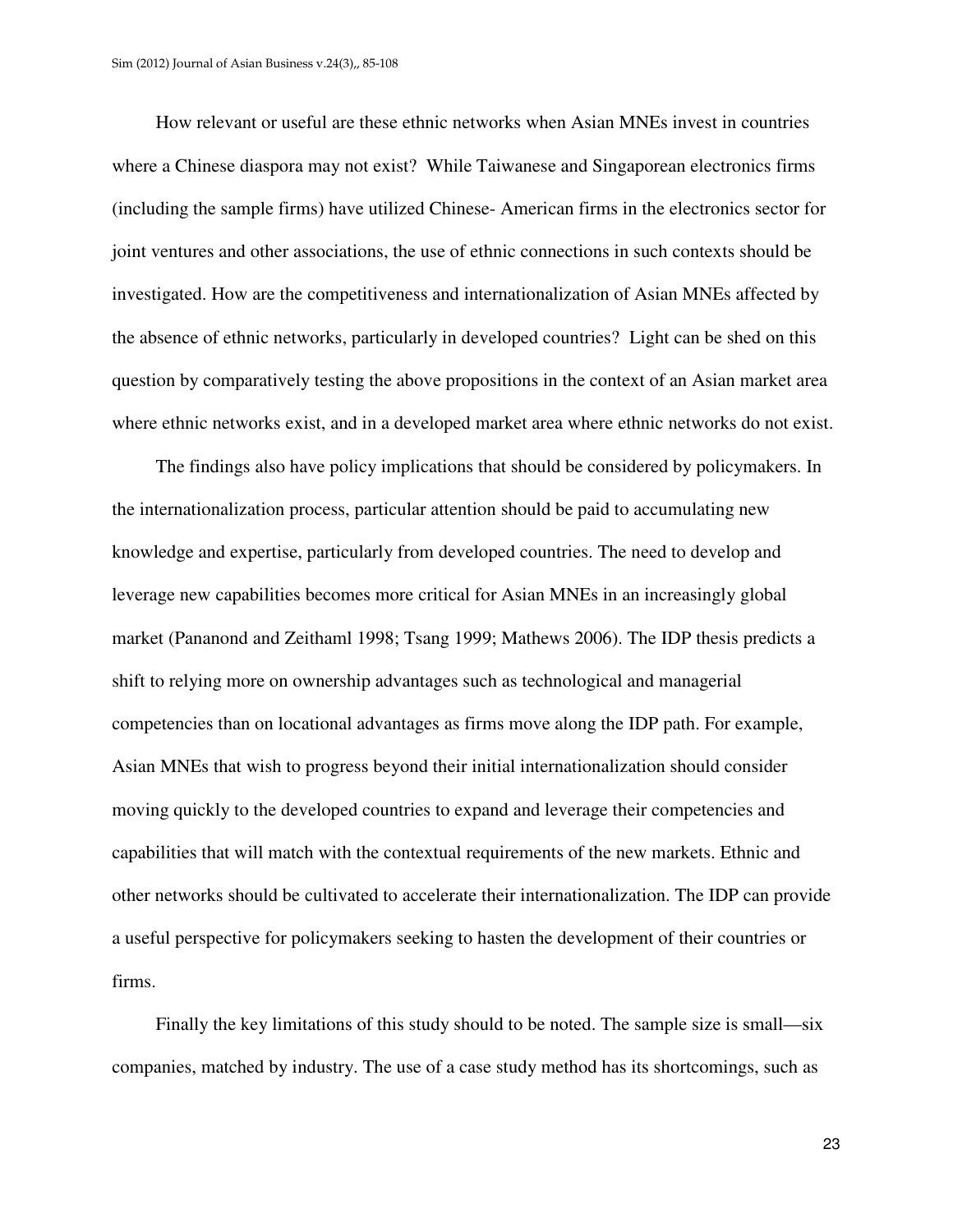the limited sample size and the danger of generalizing the findings beyond the cases. The research did not capture the operational strategies at the level of the subsidiaries or joint ventures. The findings are therefore exploratory in nature and form the basis for the above research propositions for further empirical study using large scale samples. Research into these and related areas will provide a better and more comprehensive understanding of Asian MNEs as well as MNEs in general.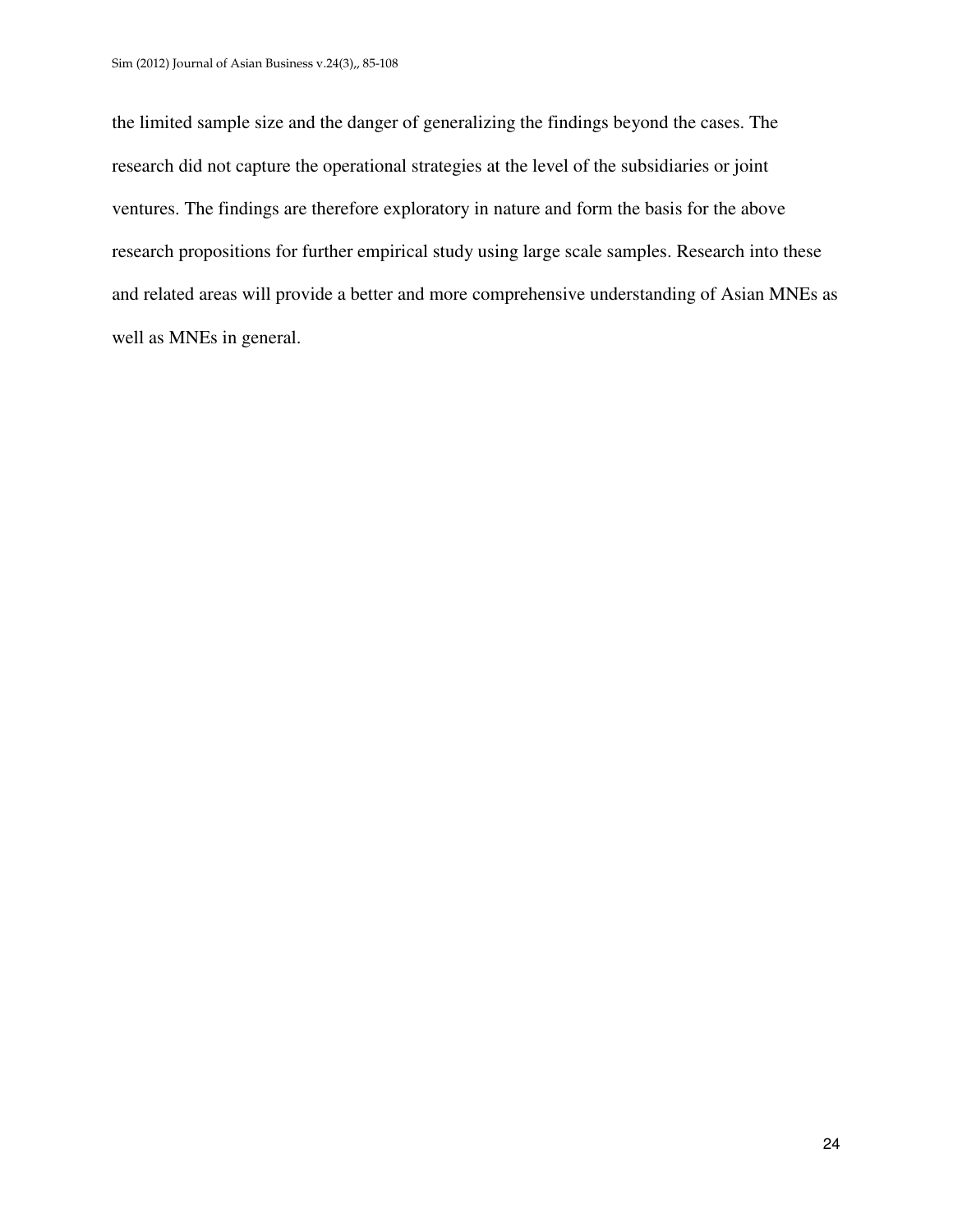#### *References*

- Barkema, H.G. and F. Vermeulen. 1997. "What differences in the cultural background of partners are detrimental for IJVs?" *Journal of International Business Studies* 28(4): 845- 864.
- Bilkey, W.J and G. Tesar. 1977. "The Export Behaviour of Smaller-sized Wisconsin Manufacturing Firms." *Journal of International Business Studies* 8(1): 93-98.
- Buckley, P.J. and M.C. Casson. 1976. *The Future of the Multinational Enterprise*. London: Macmillan Press.
- --------, L.T. Clegg, A.R. Cross, X. Lin, H. Voss, and P. Zheng. 2007. "The determinants of Chinese outward foreign direct investment." *Journal of International Business Studies* 38(4): 499-518.
- Cavusgil, S.T. 1980. "On the Internationalization Process of Firms." *European Research* 8: 273- 281.
- Chen, H. and M.C. Liu. 1998. "Non Economic Elements of Taiwan's Foreign Direct Investment." In T.J. Chen (ed.) *Taiwanese Firms in Southeast Asia*, pp. 97-120. Cheltenham, UK: Edward Elgar.
- Chen, M. 1995. *Asian Business Systems: Chinese, Japanese and Korean Styles of Business*. London: Routledge.
- --------. 2004. *Asian Business Systems: Chinese, Japanese and Korean Styles of Business*. Second Edition. London: Thomson.
- Chen, T.J. (ed.). 1998. *Taiwanese Firms in Southeast Asia.* Cheltenham, UK: Edward Elgar.
- --------, Y.P. Chen, and Y.H. Ku. 1995. "Taiwan's Outward Direct Investment: Has the Domestic Industry Been Hollowed Out?" In *The New Wave of Foreign Direct Investment in Asia*, pp.87-110. Singapore: Nomura Research Institute and the Institute of Southeast Asian Studies.
- Chen, W.H. 1999. "Manufacturing Strategies of Network-based Small Firms: Observations on the Textile industry in Taiwan." *Journal of Small Business Management* 37(2): 46-62.
- Chetty, S. and D.B. Holm. 2000. "Internationalization of Small to Medium-sized Manufacturing Firms." *International Business Review* 9: 77-93.
- Chia, O.P. 1996. *Malaysian Investment in China*. Tokyo: Institute of Developing Economies.
- Coviello, N.E. and A. McAuley. 1999. "Internationalisation and the Smaller Firms: A Review of Contemporary Empirical Research." *Management International Review* 39(3): 223-256.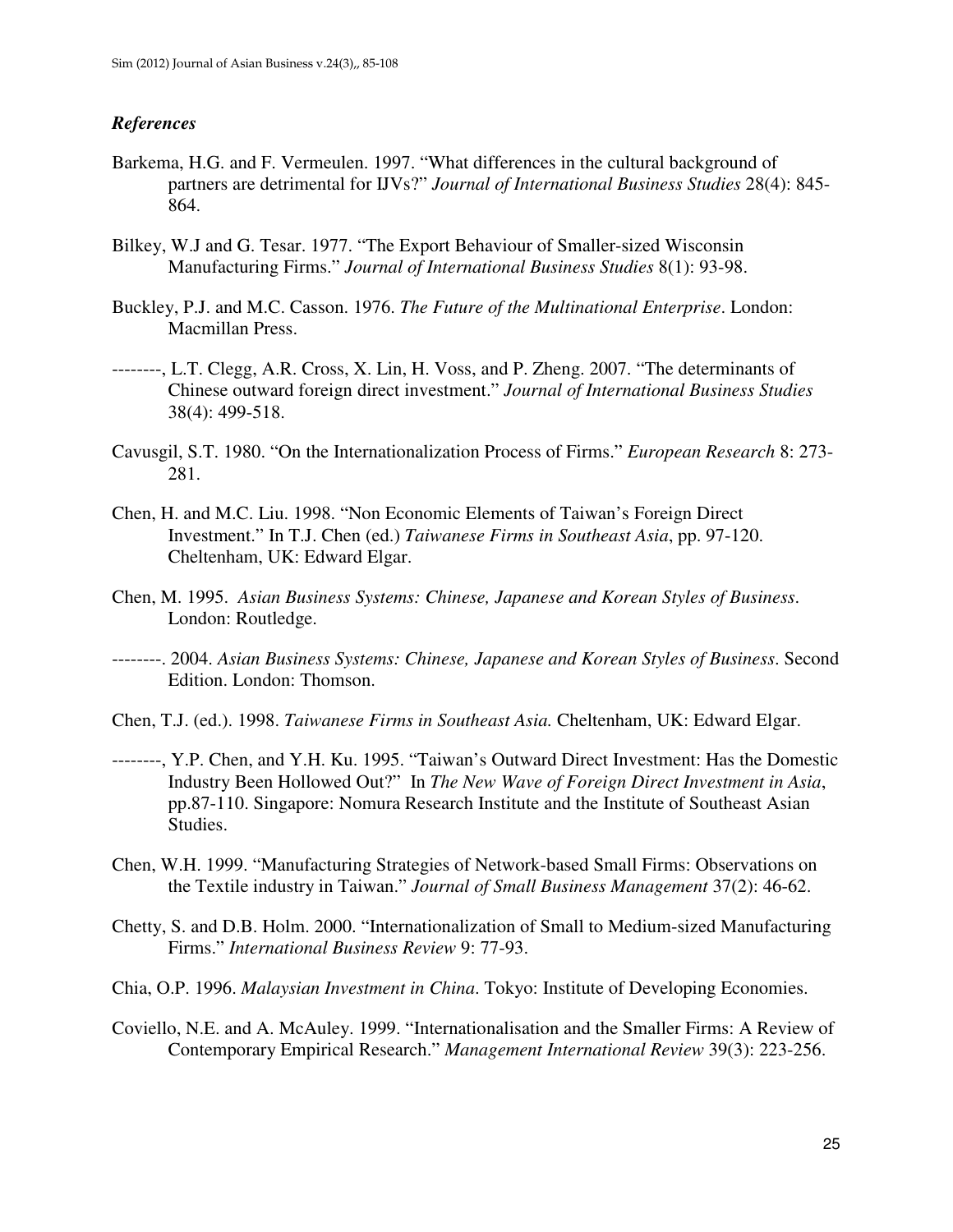- Davidson, W.H. 1980. "The location of foreign direct investment activity: Country characteristics and experience effects." *Journal of International Business Studies* 11(2): 9-22.
- --------. 1983. "Market Similarity and Market Selection: Implications for International Marketing Strategy." *Journal of Business Research* 11: 439-456.
- Dobson, W. and S.Y. Chia (eds.). 1997. *Multinationals and East Asian Integration*. Singapore: International Development Research Centre, Canada & Institute of Southeast Asian Studies.
- Dunning, J.H. 1977. "Trade, Location of Economic Activity and the Multinational Enterprise. A Search for an Eclectic Approach." In B. Ohlin et al. (eds.) *The International Allocation of Economic Activity*. New York: Holmes & Meier.
- --------. 1981. "Explaining the International Direct Investment Position of Countries: Towards a Dynamic or Development Approach." *Weltwirtschaftliches Archiv* 117(1): 30-64.
- --------. 1985. "Quarterly Research Review: Research on Third World Multinationals." *Multinational Business* 4:39-45.
- --------. 1986. "The Investment Development and Third World Multinationals." In K.M. Khan (ed.) *Multinationals from the South: New Actors in the International Economy,* pp. 15-47. London: Pinter.
- --------. 1988. "The Eclectic Paradigm of International Production: A Restatement and Some Possible Extensions." *Journal of International Business Studies* 19(1): 1-25.
- --------. 1993. *Multinational Enterprises and the Global Economy*. Wokingham, UK: Addison-Wesley.
- --------. 1995. "Reappraising the Eclectic Paradigm in an Age of Alliance Capitalism." *Journal of International Business Studies* 26(3): 461-91.
- -------- and S.M. Lundan. 2008. "Institutions and the OLI paradigm of the multinational enterprise." *Asia Pacific Journal of Management* 25(4): 573-593.
- -------- and R. Narula (eds.). 1996. *Foreign Direct Investments and Governments: Catalysts for Economic Restructuring*. London: Routledge.
- --------, R. van Hoesel, and R. Narula. 1998. "Third World Multinationals Revisited: New Developments and Theoretical Implications." In J.H. Dunning (ed.) *Globalisation, Trade and Investment*, pp. 255-286. Amsterdam: Elsevier.
- East Asia Analytical Unit. 1995. *Overseas Chinese Business Networks in Asia*. Canberra: Department of Foreign Affairs and Trade.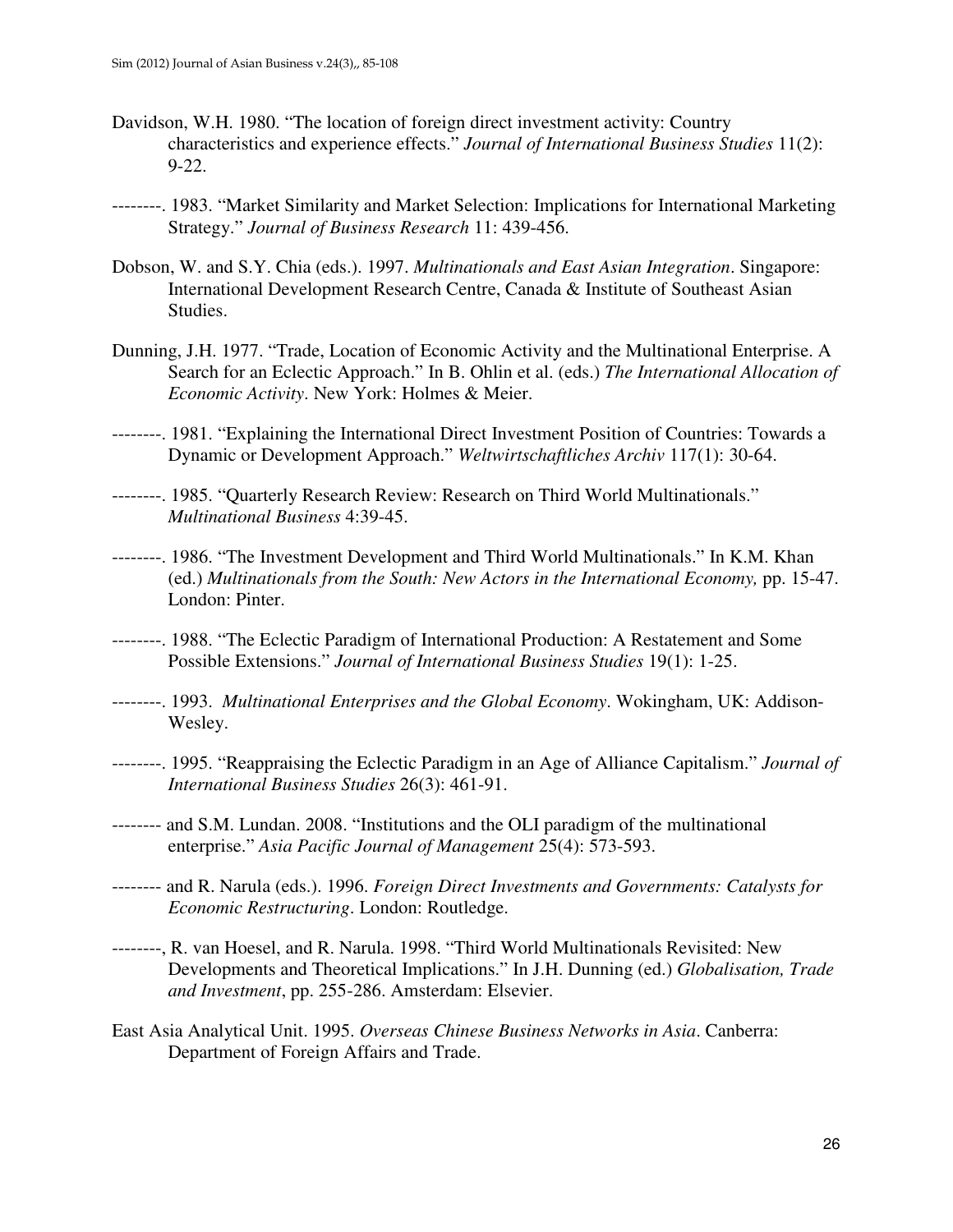- Eisenhardt, K.M. 1989. "Building Theories from Case Study Research." *Academy of Management Review* 14(4): 532-550.
- Ernst, D. 2000. "Inter-organizational knowledge outsourcing: what permits small Taiwanese firms to compete in the computer industry?" *Asia Pacific Journal of Management* 17(2): 223-256.
- Erramilli, M.K., R. Srivastava, and S.S. Kim. 1999. "Internationalization Theory and Korean Multinationals." *Asia Pacific Journal of Management* 16(1): 29-45.
- ESCAP/UNCTD. 1997. *Competitive Business Strategies of Asian Transnational Corporations*. New York: United Nations.
- Hamilton, G.G. 1996. *Asian Business Networks*. Berlin: Walter de Gruyter.
- Hennart, J. 2009. "Down with MNE-centric Theories! Market Entry and Local Assets." *International Business Studies* 40(9): 1432-1454.
- Hitt, M.A., H. Lee, and E. Yucel. 2002. "The Importance of Social Capital to the Management of Multinational Enterprises: Relational Networks Among Asian and Western Firms." *Asia Pacific Journal of Management* 19(2): 353-372.
- Holmlund, M. and S. Kock. 1998. "Relationships and the Internationalization of Finnish Small and Medium-sized Companies." *International Small Business Journal* 16(4): 46-63.
- Johanson, J. and L. Mattsson. 1988. "Internationalization in Industrial System A Network Approach." In P.J. Buckley and P.N. Ghauri (eds.) *The Internationalization of the Firm: A Reader*, pp. 303-321. London: Academic Press.
- -------- and J.E. Vahlne. 1977. "The Internationalisation Process of the Firm A model of knowledge development and increasing foreign market commitment." *Journal of International Business Studies* 8(Spring/Summer): 23-32.
- -------- and J.E. Vahlne. 2009. "The Uppsala Internationalization Process Model Revisited: From Liability of Foreignness to Liability of Outsidership." *Journal of International Business Studies* 40(9): 1411-1431.
- -------- and F. Weidersheim-Paul. 1975. "The Internationalization of the Firm: Four Swedish Cases." *Journal of Management Studies* 12(3): 305-322.
- Kao, J. 1993. "The Worldwide Web of Chinese Business." *Harvard Business Review* 71(2): 24- 36.
- Kogut, B and H. Singh. 1988. "The Effect of National Culture on the Choice of Entry Mode." *Journal of International Business Studies* 19(3): 183-198.
- Kumar, K. and M.G. McLeod (eds.). 1981. *Multinationals from Developing Countries*. Lexington, Massachusetts: D.C. Heath.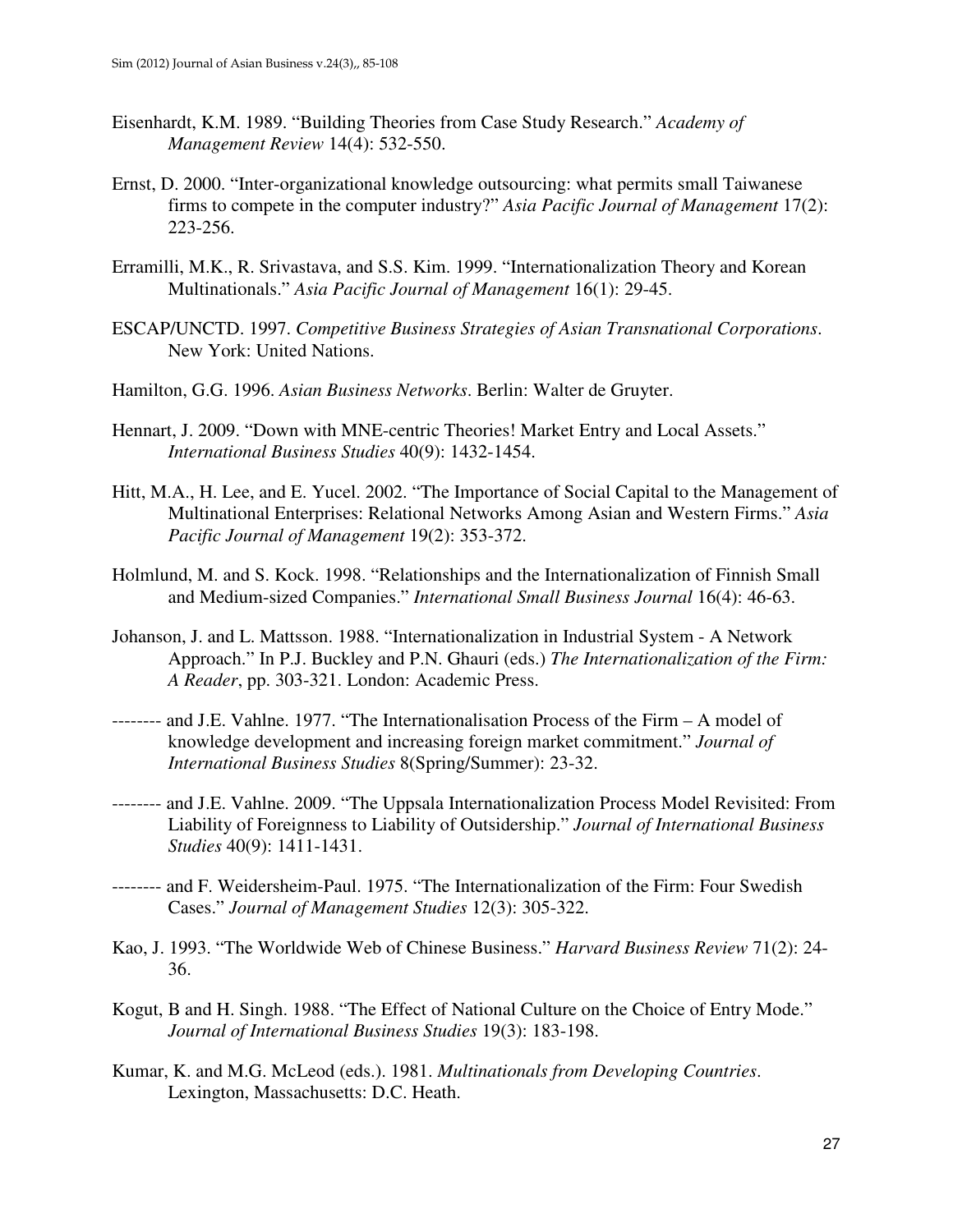- Lall, S. 1983. *The Third World Multinationals: The Spread of Third World Enterprises*. Chichester, UK: John Wiley & Sons.
- --------. 1996. "The Investment Development Path: Some Conclusions." In J.H. Dunning & R. Narula (eds.) *Foreign Direct Investments and Governments: Catalysts for Economic Restructuring.* London: Routledge.
- Li, P.P. 1998. "The Evolution of Multinational Firms from Asia A Longitudinal Study of Taiwan's ACER Group." *Journal of Organizational Change* 11(4): 321-337.
- --------. 2003. "Towards a Geocentric Theory of Multinational Evolution: The Implications from the Asian MNEs as Latecomers." *Asia Pacific Journal of Management* 20(2): 217-242.
- Lin, Yingshing. 1996. "The Economic Determinants of Foreign Direct Investment: The Case of Taiwanese Multinational Enterprises." Ph.D. dissertation, Pace University, New York.
- Lu, Ding and G. Zhu. 1995. "Singapore Foreign Direct Investment in China: Features and Implications." *ASEAN Economic Bulletin* 12(1): 53-63.
- Luo, Y. 1998. "Strategic Traits of Foreign Direct Investment in China: A Country of Origin Perspective." *Management International Review* 38(2): 109-132.
- --------. 1999. "Dimensions of Knowledge: Comparing Asian and Western MNEs in China." *Asia Pacific Journal of Management* 16(1): 75-93.
- --------. 2000. *Guanxi and Business*. Singapore: World Scientific.
- Luo, L. and R.L. Tung. 2007. "International Expansion of Emerging Markets Enterprises: A Springboard Perspective." *Journal of International Business Studies* 38(4): 481-498.
- Mathews, J.A. 2002. "Competitive Advantage of the Latecomer Firms: A Resource -based Account of Industrial Catch-up Strategies." *Asia Pacific Journal of Management* 19(4): 467-488.
- --------. 2006. "Dragon Multinationals: New players in 21st century Globalization." *Asia Pacific Journal of Management*, 23 (1): 5-27.
- Miles, M.B. and A.M. Huberman. 1994. *Qualitative Data Analysis*. Second Edition. Thousand Oaks, California: Sage Publications.
- Nohria, N. and R.G. Eccles. 1992. *Networks and Organizations*. Cambridge, Massachusetts: Harvard Business Press.
- Oh, D., C.J. Choi, and E. Choi. 1998. "The Globalisation Strategy of Daewoo Motor Company." *Asia Pacific Journal of Management* 15(2): 185-204.
- Oliver, C. 1990. "Determinants of Interorganizational Relationships: Integrations and Future Directions." *Academy of Management Review* 15(2): 241-265.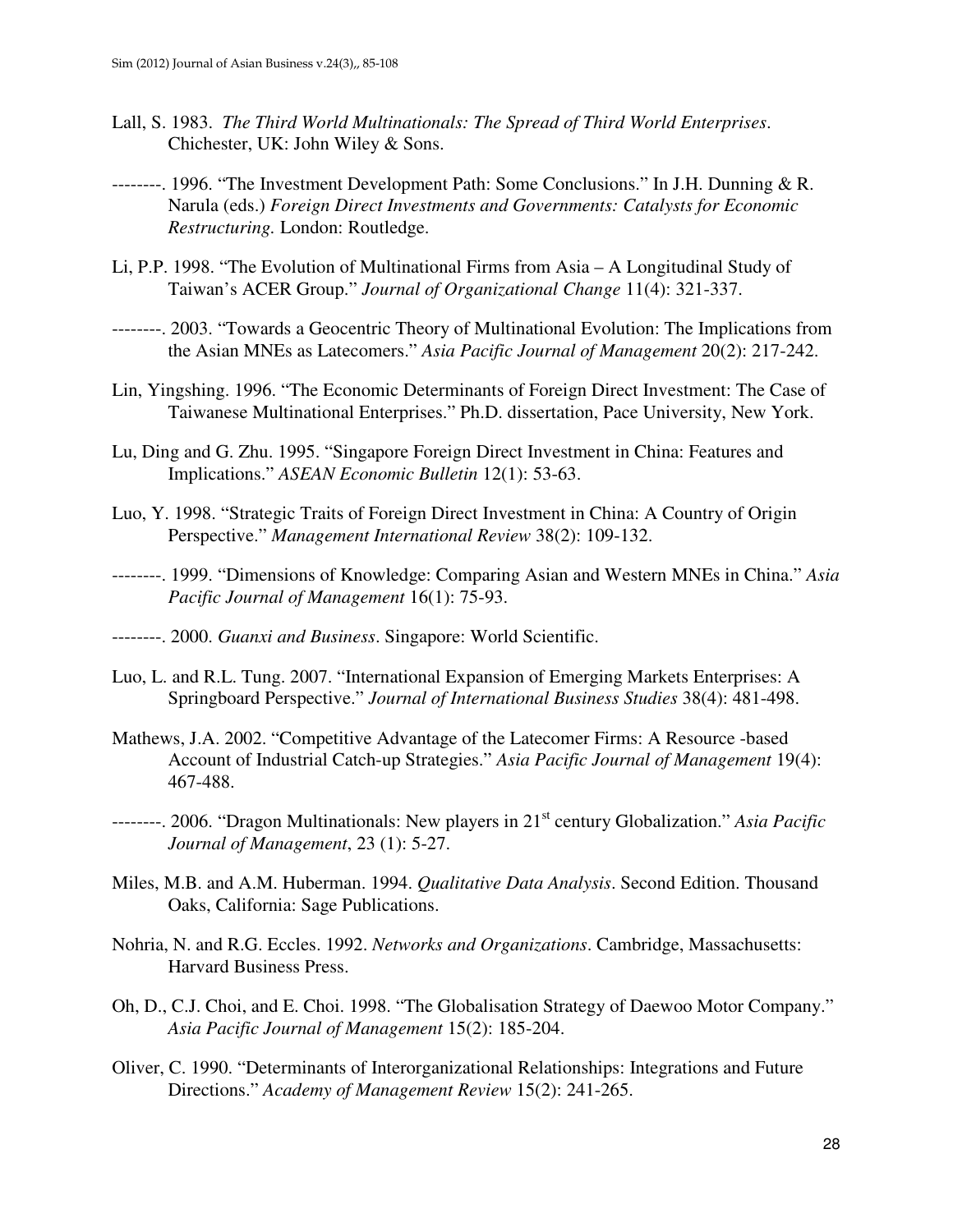- Ordonez de Pablos, P. 2005. :Western and Eastern Views on Social Networks." *The Learning Organization* 12(5): 436-456.
- Pananond, P. and C.P. Zeithaml. 1998. "The International Expansion Process of MNEs from Developing Countries: A Case Study of Thailand's CP Group." Asia Pacific Journal of Management 15(2): 163-184.
- Pang, E.F. 1995. "Staying Global and Going Regional: Singapore's Inward and Outward Direct Investment." In *The New Wave of Foreign Direct Investment in Asia*, pp. 111-130. Singapore: Nomura Research Institute and the Institute of Southeast Asian Studies.
- Pangarkar, N. 1998. "The Asian Multinational Corporation: Strategies, Performance and Key Challenges." *Asia Pacific Journal of Management* 15(2): 109-118.
- Park, S.H. and Y. Luo. 2001. "Guanxi and Organizational Dynamics: Organizational Networking in Chinese Firms." *Strategic Management Journal* 22(5): 455-477.
- Peng, M.W., R.S. Bhagat, and S.J. Chang. 2007. "Asia and Global Business." *Journal of International Business Studies* 41(3): 373-376.
- Pfeffer, J. and G.R. Salancik. 1978. *The External Control of Organizations: A Resource Dependence Perspective*. New York: Harper & Row.
- Rajan, K.S. and N. Pangarkar. 2000. "Mode of Entry Choice: An Empirical Study of Singaporean Multinationals." *Asia Pacific Journal of Management* 17(1): 49-66*.*
- Redding, S.G. 1990. *The Spirit of Chinese Capitalism.* New York: de Gruyter.
- Riedel, J. 1998. "FDI by Small and Medium-sized Enterprises in Developed Countries." In T.J. Chen (ed.) *Taiwanese Firms in Southeast Asia,* pp.23-33. Cheltenham, UK: Edward Elgar.
- Rogayah Haji Mat Din. 1999. "Malaysian Reverse Investments: Trends and Strategies." *Asia Pacific Journal of Management* 16: 469-496.
- Shane, S. 1994. "The Effect of National Culture on the Choice between Licensing and Direct Foreign investment." *Strategic Management Journal* 15(8): 627-642.
- Siggelkow, N. 2007. "Persuasion with Case Studies." *Academy of Management Journal* 50(1): 20-24.
- Sim. A.B. 2005. "An Exploratory Study of Internationalization Strategies of Emerging Malaysian Multinational Enterprises." *Journal of Asia Pacific Business* 6(1): 33-57.
- Tan, C. H. 1995. *Venturing Overseas. Singapore's External Wing*. Singapore: McGraw Hill.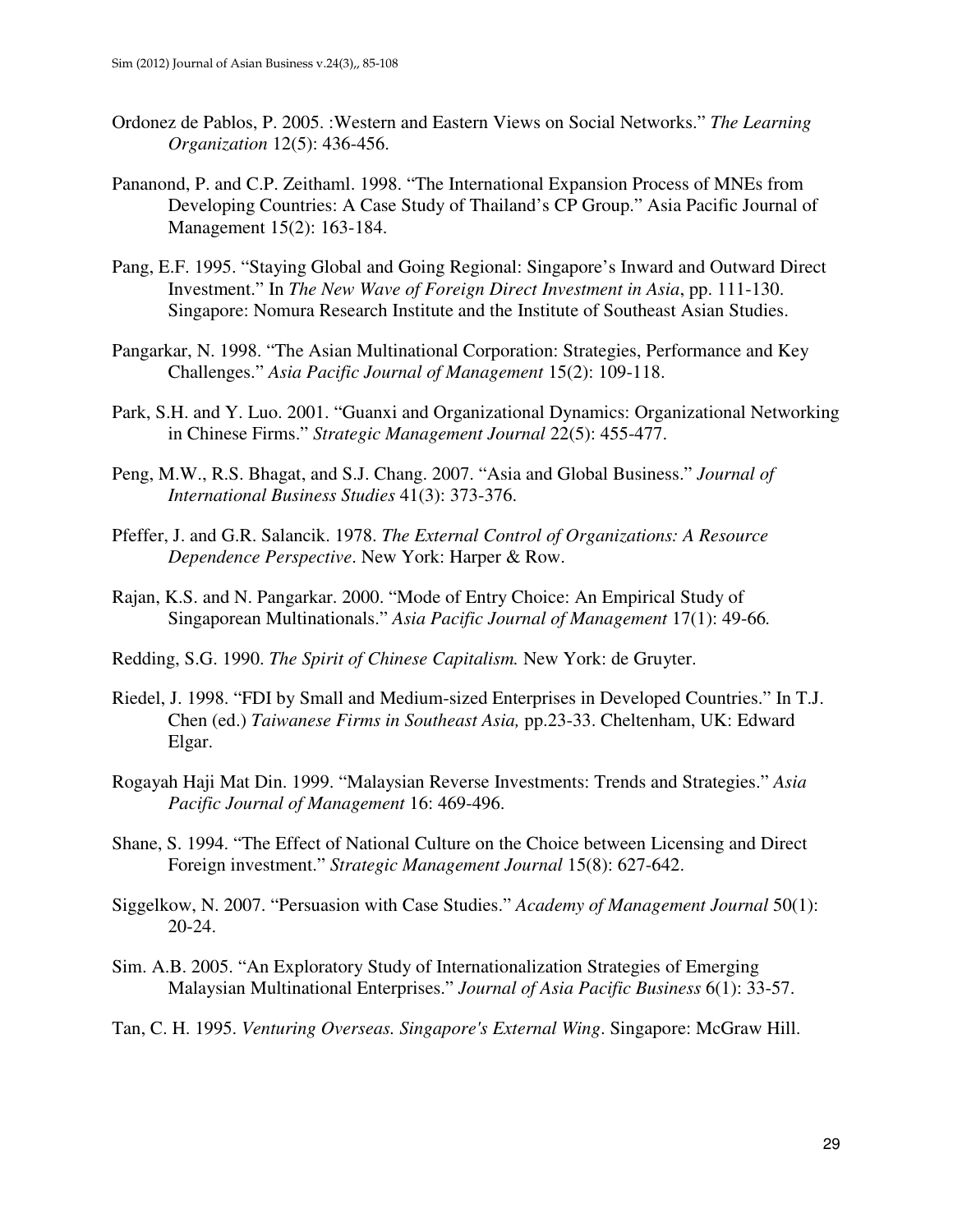- Tavakoli, M. and P. McKiernan. 1999. "SMEs strategic reaction to the 1992 single market announcement: evidence from Scottish manufacturing firms." *Journal of Small Business Management* 37(1): 79-89.
- Tsang, E.W.K. 1998. "Can Guanxi be a Source of Sustained Competitive Advantage for Doing Business in China?" *Academy of Management Executive* 12(2): 64-73.
- --------. 1999. "Internationalization as a Learning Process: Singapore MNCs in China." *Academy of Management Executive* 13(1): 91-101.
- Ulgado, F.M., C. Yu, and A.R. Negandhi. 1994. "Multinational enterprises from Asian developing countries: management and organizational characteristics." *International Business Review* 3(2): 123-133.
- UNCTAD. 2005. *World Investment Report 2005*. Geneva: United Nations.
- van Hoesel, R. 1999. *New Multinational Enterprises from Korea and Taiwan*. London: Routledge.
- Vernon, R. 1966. "International Investment and International Trade in the Product Life Cycle." *Quarterly Journal of Economics* 80: 190-207.
- --------. 1979. "The Product Cycle Hypothesis in the New International Environment." *Oxford Bulletin of Economics and Statistics* 41:255-267.
- Warner, M., N.S. Hong, and X. Xu. 2004. "Late Development Experience and the Evolution of Transnational Firms in the People's Republic Of China." Asia Pacific Business Review 10(3/4): 187-206.
- Weidenbaum, M and S. Hughes. 1996. *The Bamboo Network: How Expatriate Chinese Entrepreneurs Are Creating a New Economic Superpower in Asia.* New York: Free Press.
- Welch, L.S. and R. Loustarinen. 1988. "Internationalization: Evolution of a Concept." *Journal of General Management* 14(2): 34-55.
- Wells, L.T. 1983. *Third World Multinationals: The Rise of Foreign Investment from Developing Countries*. Cambridge, Massachusetts: MIT Press.
- Yeung, H.W.C. 1997. "Cooperative Strategies and Chinese Business Networks." In P.W. Beamish and P Killing (eds.) *Asian Pacific Perspectives*, pp. 3-21. *Cooperative Strategies,* Vol.3*.* San Francisco: New Lexington Press.
- --------. 1998. "Transnational Economic Synergy and Business Networks: The Case of Two-way Investment between Malaysia and Singapore." *Regional Studies* 23(8): 687-706.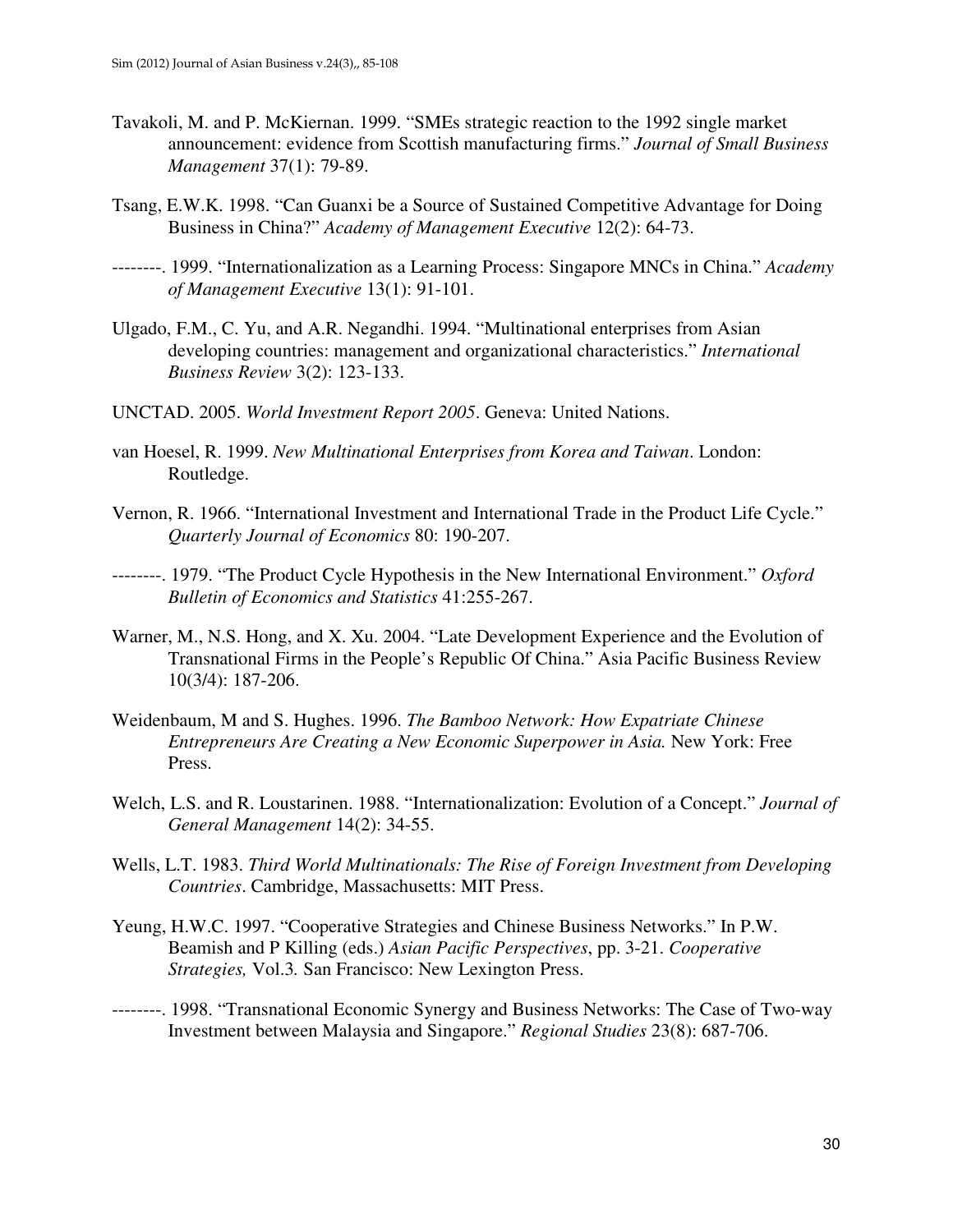- --------. 1999. "Competing In the Global Economy: The Globalization of Business Firms from Emerging Economies." In H.W.C. Yeung (ed.) *The Globalization of Business Firms from Emerging Economies*, Vol. 1, pp. xiii-xlvi. Cheltenham: Edward Elgar.
- -------- and K. Olds (eds.). 2000. *Globalization of Chinese Business Firms*, London: Macmillan Press.
- Yin, R.K. 1994. *Case Study Research*. Thousands Oaks, California: Sage Publications.
- Young, S., C. H. Huang, and M. McDermott. 1996. "Internationalization and Competitive Catchup Processes: Case Study Evidence on Chinese Multinational Enterprises." *Management International Review* 36(4): 295-314.
- Zhou, L,. W. Wu, and X. Luo. 2007. "Internationalization and the performance of born-global SMEs: The mediating role of social networks." *International Business Studies*. 38(5): 673-690.
- Zutshi, R.K. and P.T. Gibbons. 1998. "The Internationalization Process of Singapore Government-linked Companies: A Contextual Perspective." *Asia Pacific Journal of Management,*15(2): 219-246.

Acknowledgement**:** The research assistance of Dr J. Pandian in a part of the research and the constructive comments and advice of the anonymous reviewer are gratefully acknowledged.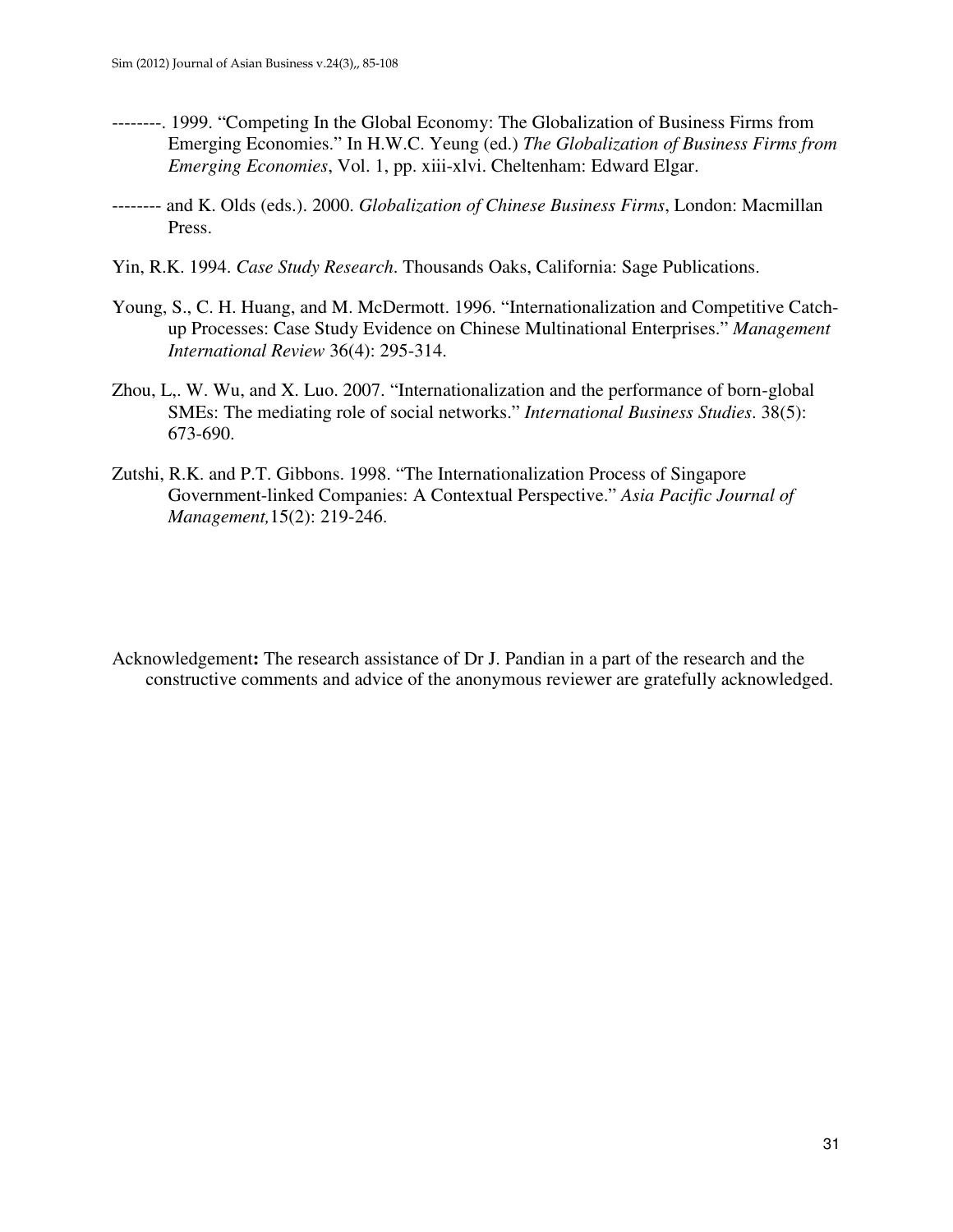## **APPENDIX**

### **Table1.** Summary of Case Studies in Textile Industry

|                                                 | <b>MALAYSIAN FIRM</b>                                                                                                                   | <b>SINGAPOREAN</b><br><b>FIRM</b>                                                                                                 | <b>TAIWANESE FIRM</b>                                                                                                                                 |
|-------------------------------------------------|-----------------------------------------------------------------------------------------------------------------------------------------|-----------------------------------------------------------------------------------------------------------------------------------|-------------------------------------------------------------------------------------------------------------------------------------------------------|
| <b>Products</b>                                 | Textiles, garments, $\&$<br>Property                                                                                                    | Garments, property,<br>hospitality                                                                                                | Textiles, garment, $\&$<br>property                                                                                                                   |
| <b>Size</b>                                     | <b>US\$90m</b>                                                                                                                          | US\$340m                                                                                                                          | <b>US\$900m</b>                                                                                                                                       |
| <b>Overseas Locations</b><br>(Year Established) | Sri Lanka (1993)                                                                                                                        | Malaysia (1966)<br>China (1975)<br>Hong Kong (1970)<br>Sri Lanka (1993)<br>Cambodia (1988)<br>Myanmar (1997)<br>+ other locations | Singapore (1963)<br>Philippines (1986)<br>Hong Kong (1986)<br>Thailand (1987)<br>Malaysia (1995)<br>Canada (1995)<br>Indonesia (1998)<br>China (1998) |
| <b>Entry Strategy</b>                           | <b>WOS</b>                                                                                                                              | JVs $(21-86%)$                                                                                                                    | Mainly JVs,<br>WOS in China.                                                                                                                          |
| <b>Key Motives</b>                              | Low cost.<br>Quota.                                                                                                                     | Low cost bases.<br>Quota.                                                                                                         | Low cost bases.<br>Supply of materials.<br>Integration.                                                                                               |
| <b>Strategic Advantages</b><br>& Traits         | Cost-based.<br>Diversification to<br>property, etc.<br>Reputation & quality                                                             | Cost-based.<br>Regional expertise.<br>Diversification.<br>Early movers in<br>overseas mfg (1966).                                 | Cost-based.<br>Vertical integration.<br>Unrelated<br>diversification.<br>Early movers in<br>overseas mfg (1963).                                      |
| Networks &<br><b>Alliances</b>                  | Member of regional<br>Chinese network,<br>JVs & established<br>customers links                                                          | Asian grouping $&$ JVs<br>based on family &<br>Chinese network.<br>Licensing                                                      | <b>JVs with Chinese</b><br>partners in Asia.<br>Strategic alliances.<br>Long term contracting                                                         |
| <b>Future Plans</b>                             | Another factory in Sri<br>Lanka. Overseas bases<br>in Mexico & Middle<br>East. High value<br>segments. Consolidate<br>property business | Consolidate as a<br>regional company                                                                                              | Increase FDI in China.<br>Expand unrelated<br>diversification.                                                                                        |

Notes:  $WOS =$  wholly owned subsidiary;  $JV =$  joint venture.